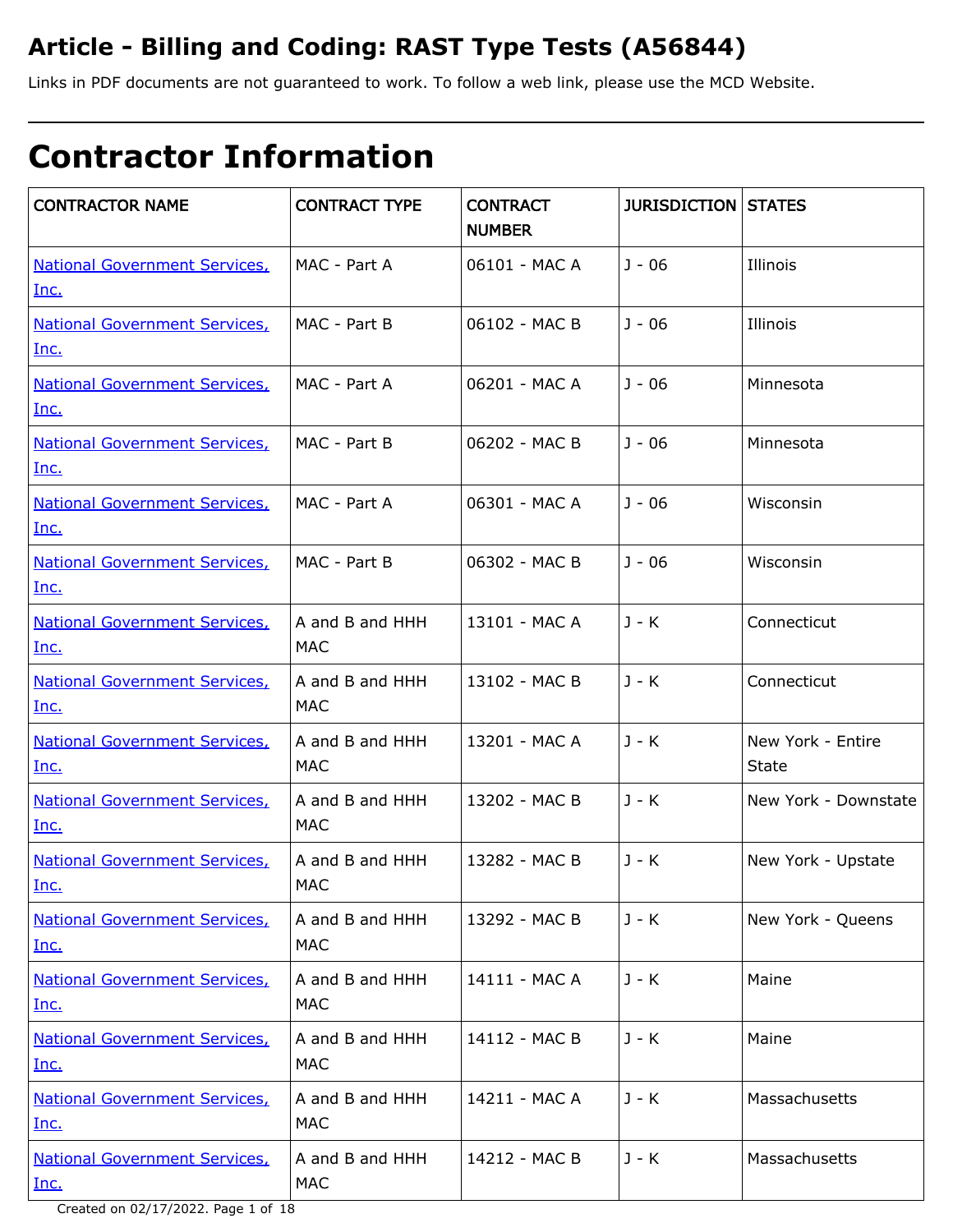| <b>CONTRACTOR NAME</b>                       | <b>CONTRACT TYPE</b>    | <b>CONTRACT</b><br><b>NUMBER</b> | <b>JURISDICTION STATES</b> |               |
|----------------------------------------------|-------------------------|----------------------------------|----------------------------|---------------|
| <b>National Government Services,</b><br>Inc. | A and B and HHH<br>MAC. | 14311 - MAC A                    | $J - K$                    | New Hampshire |
| <b>National Government Services</b><br>Inc.  | A and B and HHH<br>MAC  | 14312 - MAC B                    | $J - K$                    | New Hampshire |
| <b>National Government Services,</b><br>Inc. | A and B and HHH<br>MAC  | 14411 - MAC A                    | $J - K$                    | Rhode Island  |
| <b>National Government Services,</b><br>Inc. | A and B and HHH<br>MAC  | 14412 - MAC B                    | $J - K$                    | Rhode Island  |
| <b>National Government Services,</b><br>Inc. | A and B and HHH<br>MAC  | 14511 - MAC A                    | $J - K$                    | Vermont       |
| <b>National Government Services,</b><br>Inc. | A and B and HHH<br>MAC  | 14512 - MAC B                    | $J - K$                    | Vermont       |

## **Article Information**

### **General Information**

**Article ID**

A56844

#### **Article Title**

Billing and Coding: RAST Type Tests

**Article Type** Billing and Coding

**Original Effective Date** 11/07/2019

**Revision Effective Date** 10/01/2021

**Revision Ending Date** N/A

**Retirement Date** N/A

#### **AMA CPT / ADA CDT / AHA NUBC Copyright Statement**

CPT codes, descriptions and other data only are copyright 2021 American Medical Association. All Rights Reserved. Applicable FARS/HHSARS apply.

Fee schedules, relative value units, conversion factors and/or related components are not assigned by the AMA, are not part of CPT, and the AMA is not recommending their use. The AMA does not directly or indirectly practice medicine or dispense medical services. The AMA assumes no liability for data contained or not contained herein.

Current Dental Terminology © 2021 American Dental Association. All rights reserved.

Copyright © 2013 - 2021, the American Hospital Association, Chicago, Illinois. Reproduced by CMS with permission. No portion of the American Hospital Association (AHA) copyrighted materials contained within this publication may be copied without the express written consent of the AHA. AHA copyrighted materials including the UB-04 codes and descriptions may not be removed, copied, or utilized within any software, product, service, solution or derivative work without the written consent of the AHA. If an entity wishes to utilize any AHA materials, please contact the AHA at 312- 893-6816. Making copies or utilizing the content of the UB-04 Manual, including the codes and/or descriptions, for internal purposes, resale and/or to be used in any product or publication; creating any modified or derivative work of the UB-04 Manual and/or codes and descriptions; and/or making any commercial use of UB-04 Manual or any portion thereof, including the codes and/or descriptions, is only authorized with an express license from the American Hospital Association. To license the electronic data file of UB-04 Data Specifications, contact Tim Carlson at (312) 893- 6816. You may also contact us at ub04@aha.org.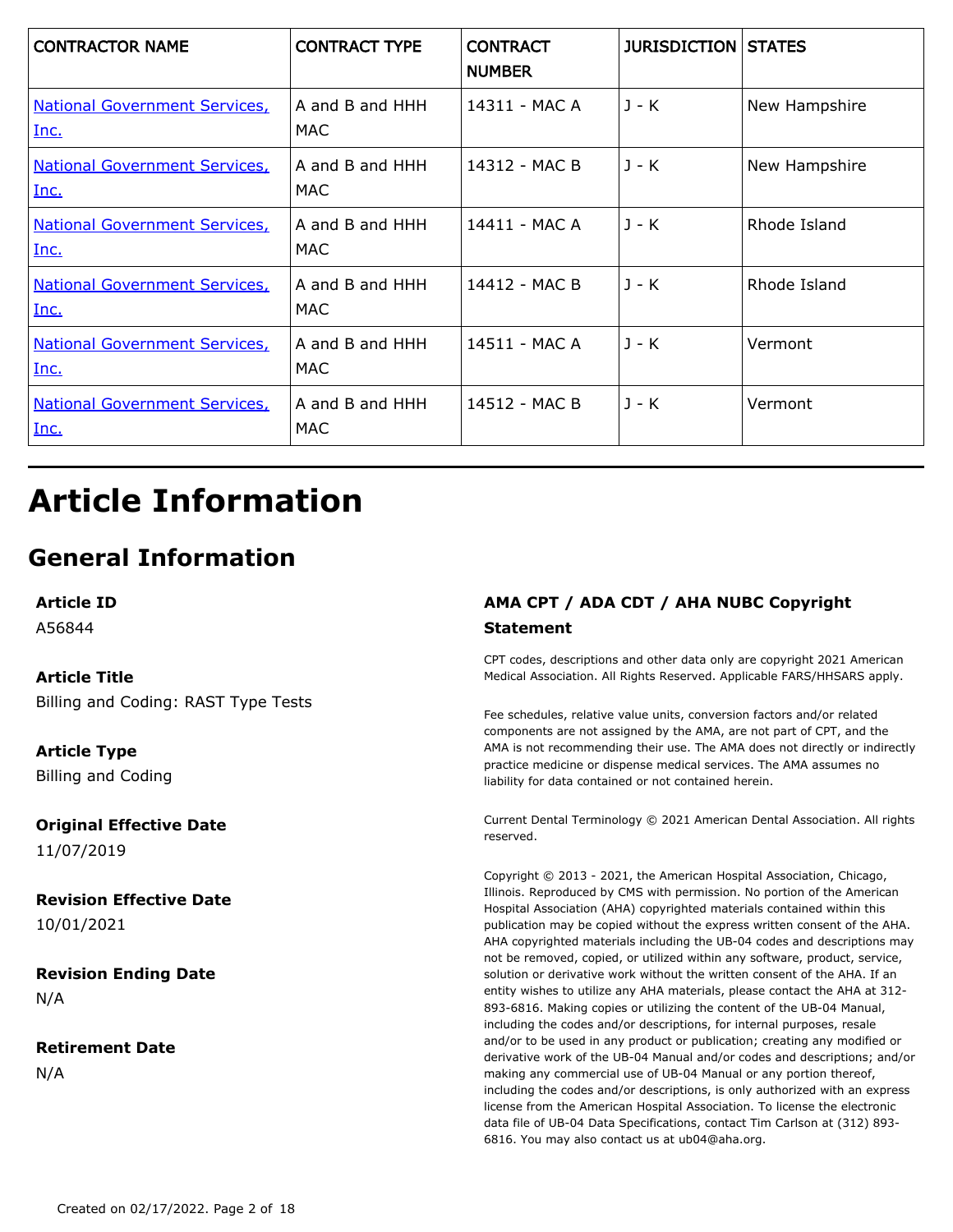#### **CMS National Coverage Policy**

N/A

### **Article Guidance**

#### **Article Text**

This article contains coding and other guidelines that complement the Local Coverage Determination (LCD) for RAST Type Tests.

#### **Coding Information:**

Procedure codes may be subject to National Correct Coding Initiative (NCCI) edits or OPPS packaging edits. Refer to NCCI and OPPS requirements prior to billing Medicare.

For services requiring a referring/ordering physician, the name and NPI of the referring/ordering physician must be reported on the claim.

A claim submitted without a valid ICD-10-CM diagnosis code will be returned to the provider as an incomplete claim under Section 1833(e) of the Social Security Act.

The diagnosis code(s) must best describe the patient's condition for which the service was performed. For diagnostic tests, report the result of the test if known; otherwise the symptoms prompting the performance of the test should be reported.

#### **Documentation Requirements:**

The patient's medical record must contain documentation that fully supports the medical necessity for services included within the related LCD. (See "Indications and Limitations of Coverage.") This documentation includes, but is not limited to, relevant medical history, physical examination, and results of pertinent diagnostic tests or procedures.

Each claim must be submitted with ICD-10-CM codes that reflect the condition of the patient, and indicate the reason(s) for which the service was performed. Claims submitted without ICD-10-CM codes will be returned.

Documentation must be available to Medicare upon request.

#### **Utilization Guidelines:**

It is expected that these services would be performed as indicated by current medical literature and/or standards of practice. When services are performed in excess of established parameters, they may be subject to review for medical necessity.

## **Coding Information**

Created on 02/17/2022. Page 3 of 18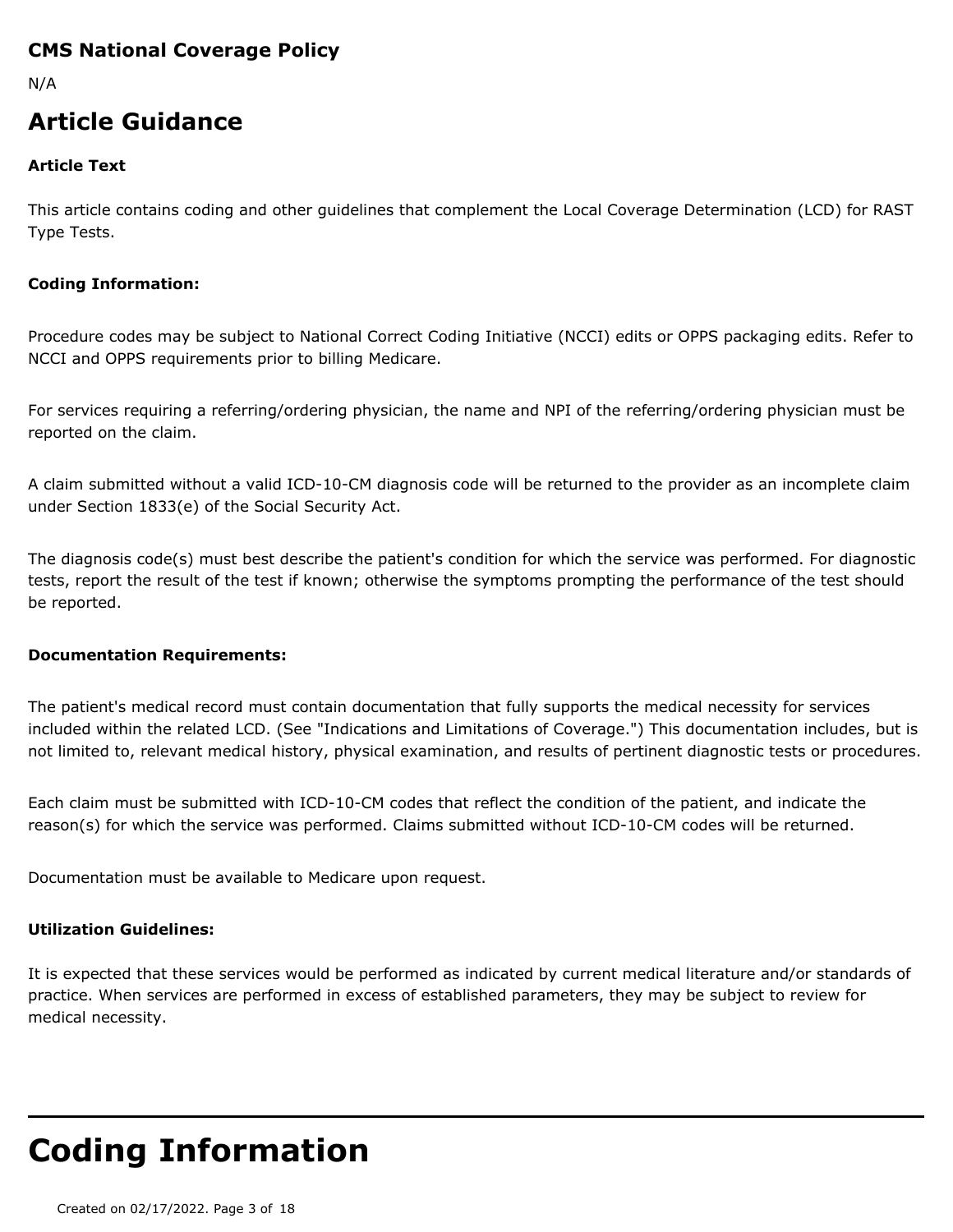#### **CPT/HCPCS Codes**

#### **Group 1 Paragraph:**

CPT codes 86001 and 86005 are not covered services.

#### **Group 1 Codes:** (4 Codes)

| <b>CODE</b> | <b>DESCRIPTION</b>                                                                                  |
|-------------|-----------------------------------------------------------------------------------------------------|
| 86001       | ALLERGEN SPECIFIC IGG QUANTITATIVE OR SEMIQUANTITATIVE, EACH ALLERGEN                               |
| 86003       | ALLERGEN SPECIFIC IGE; QUANTITATIVE OR SEMIQUANTITATIVE, CRUDE<br>ALLERGEN EXTRACT, EACH            |
| 86005       | ALLERGEN SPECIFIC IGE; QUALITATIVE, MULTIALLERGEN SCREEN (EG, DISK,<br>SPONGE, CARD)                |
| 86008       | ALLERGEN SPECIFIC IGE; QUANTITATIVE OR SEMIQUANTITATIVE, RECOMBINANT<br>OR PURIFIED COMPONENT, EACH |

#### **CPT/HCPCS Modifiers**

N/A

#### **ICD-10-CM Codes that Support Medical Necessity**

#### **Group 1 Paragraph:**

The use of an ICD-10-CM code listed below does not assure coverage of a service. The service must be reasonable and necessary in the specific case and must meet the criteria specified in the determination.

The following ICD-10 Codes apply to CPT codes 86003 and 86008:

#### **Group 1 Codes:** (996 Codes)

| <b>CODE</b> | <b>DESCRIPTION</b>                                          |
|-------------|-------------------------------------------------------------|
| J30.0       | Vasomotor rhinitis                                          |
| J30.1       | Allergic rhinitis due to pollen                             |
| J30.2       | Other seasonal allergic rhinitis                            |
| J30.5       | Allergic rhinitis due to food                               |
| J30.81      | Allergic rhinitis due to animal (cat) (dog) hair and dander |
| J30.89      | Other allergic rhinitis                                     |
| J30.9       | Allergic rhinitis, unspecified                              |
| J45.20      | Mild intermittent asthma, uncomplicated                     |
| J45.21      | Mild intermittent asthma with (acute) exacerbation          |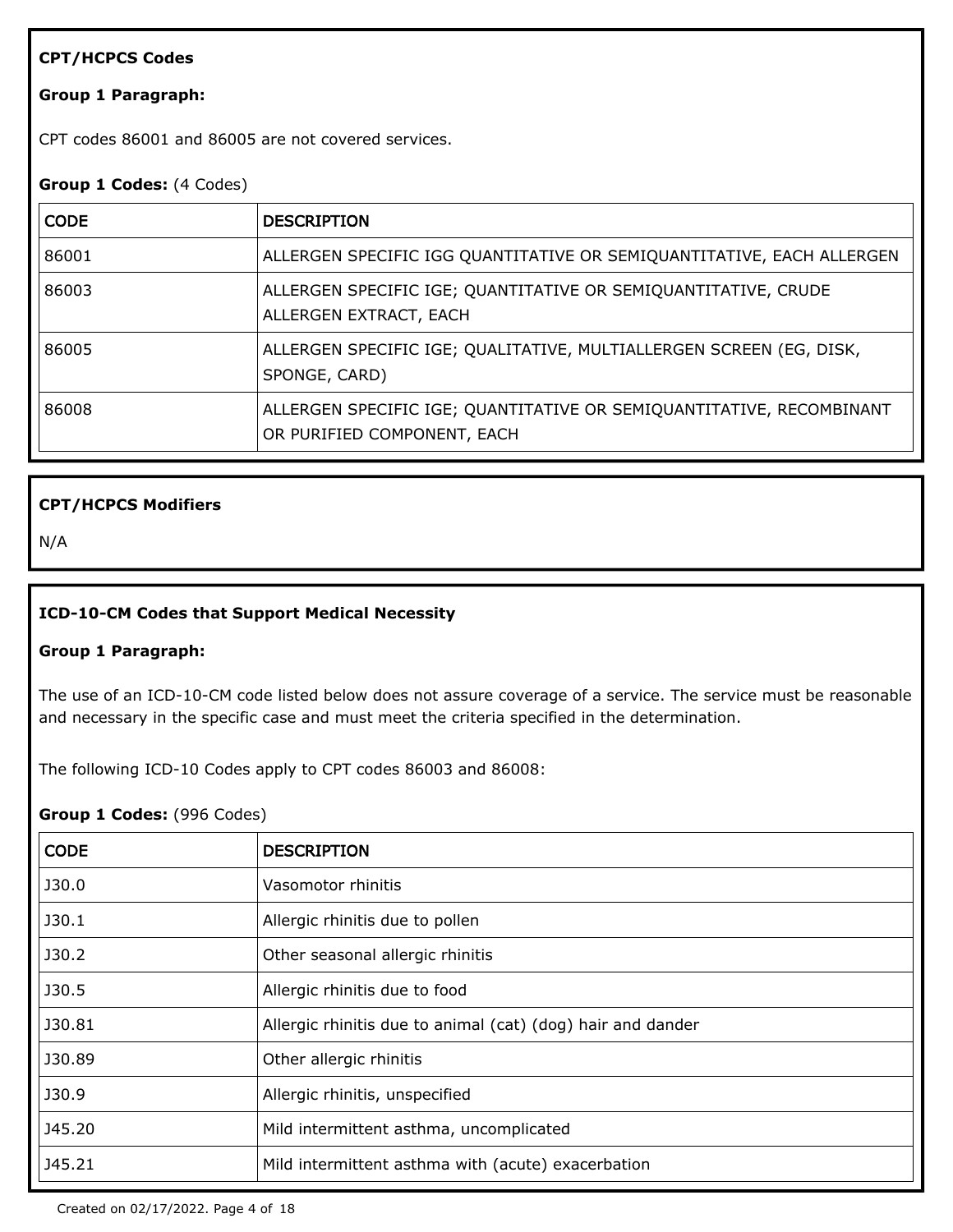| <b>CODE</b>         | <b>DESCRIPTION</b>                                                                                                                                                     |
|---------------------|------------------------------------------------------------------------------------------------------------------------------------------------------------------------|
| J45.22              | Mild intermittent asthma with status asthmaticus                                                                                                                       |
| J45.30              | Mild persistent asthma, uncomplicated                                                                                                                                  |
| J45.31              | Mild persistent asthma with (acute) exacerbation                                                                                                                       |
| J45.32              | Mild persistent asthma with status asthmaticus                                                                                                                         |
| J45.40              | Moderate persistent asthma, uncomplicated                                                                                                                              |
| J45.41              | Moderate persistent asthma with (acute) exacerbation                                                                                                                   |
| J45.42              | Moderate persistent asthma with status asthmaticus                                                                                                                     |
| J45.50              | Severe persistent asthma, uncomplicated                                                                                                                                |
| J45.51              | Severe persistent asthma with (acute) exacerbation                                                                                                                     |
| J45.52              | Severe persistent asthma with status asthmaticus                                                                                                                       |
| J45.901             | Unspecified asthma with (acute) exacerbation                                                                                                                           |
| J45.902             | Unspecified asthma with status asthmaticus                                                                                                                             |
| J45.909             | Unspecified asthma, uncomplicated                                                                                                                                      |
| J45.991             | Cough variant asthma                                                                                                                                                   |
| J45.998             | Other asthma                                                                                                                                                           |
| L20.0               | Besnier's prurigo                                                                                                                                                      |
| L20.81              | Atopic neurodermatitis                                                                                                                                                 |
| L20.82              | Flexural eczema                                                                                                                                                        |
| L20.84              | Intrinsic (allergic) eczema                                                                                                                                            |
| L20.89              | Other atopic dermatitis                                                                                                                                                |
| L50.0               | Allergic urticaria                                                                                                                                                     |
| L50.6               | Contact urticaria                                                                                                                                                      |
| L50.8               | Other urticaria                                                                                                                                                        |
| L50.9               | Urticaria, unspecified                                                                                                                                                 |
| R06.2               | Wheezing                                                                                                                                                               |
| T36.0X5A - T36.0X5S | Adverse effect of penicillins, initial encounter - Adverse effect of penicillins, sequela                                                                              |
| T36.1X5A - T36.1X5S | Adverse effect of cephalosporins and other beta-lactam antibiotics, initial encounter<br>- Adverse effect of cephalosporins and other beta-lactam antibiotics, sequela |
| T36.2X5A - T36.2X5S | Adverse effect of chloramphenicol group, initial encounter - Adverse effect of<br>chloramphenicol group, sequela                                                       |
| T36.3X5A - T36.3X5S | Adverse effect of macrolides, initial encounter - Adverse effect of macrolides,<br>sequela                                                                             |
| T36.4X5A - T36.4X5S | Adverse effect of tetracyclines, initial encounter - Adverse effect of tetracyclines,                                                                                  |

Created on 02/17/2022. Page 5 of 18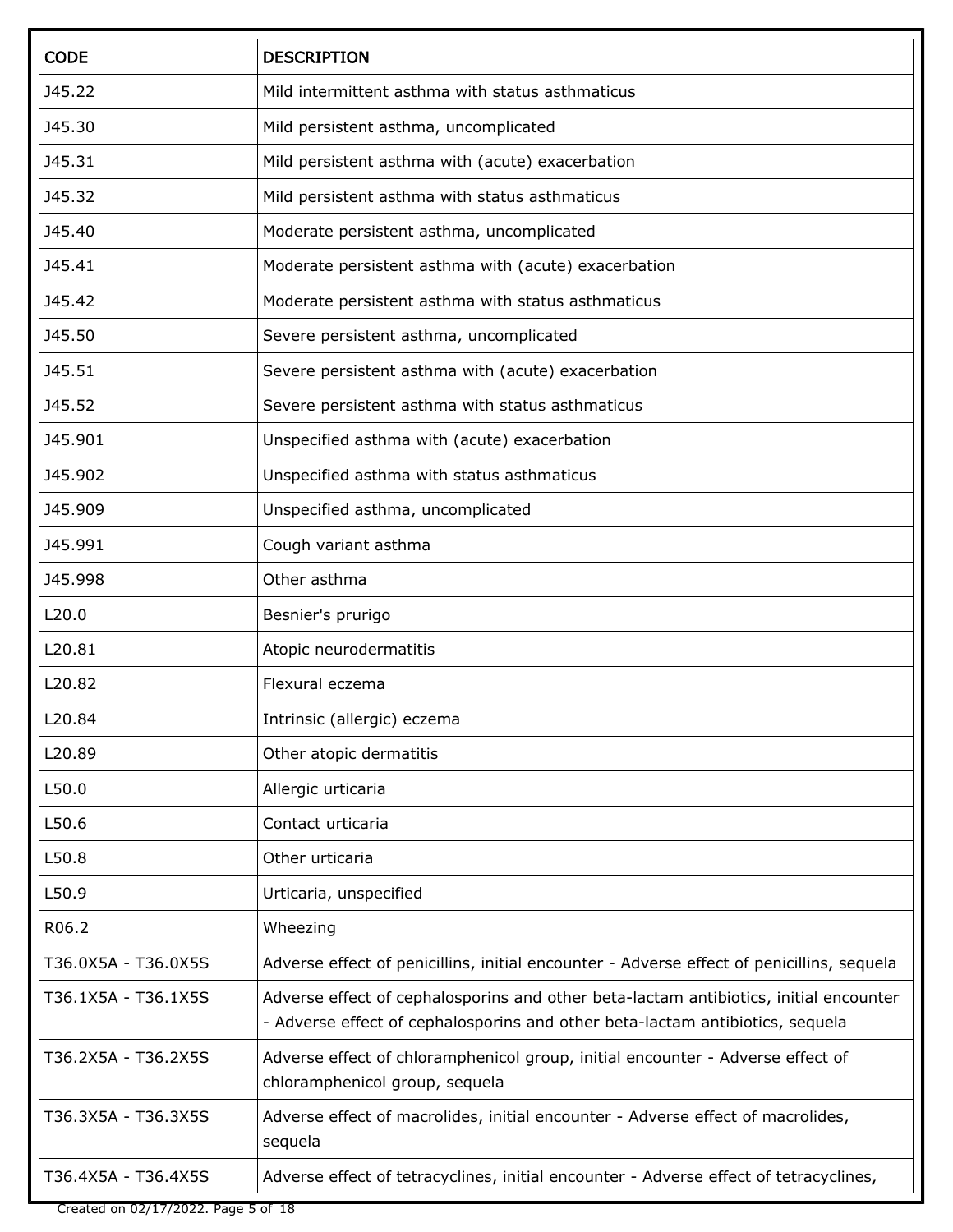| <b>CODE</b>         | <b>DESCRIPTION</b>                                                                                                                                                                              |
|---------------------|-------------------------------------------------------------------------------------------------------------------------------------------------------------------------------------------------|
|                     | sequela                                                                                                                                                                                         |
| T36.5X5A - T36.5X5S | Adverse effect of aminoglycosides, initial encounter - Adverse effect of<br>aminoglycosides, sequela                                                                                            |
| T36.6X5A - T36.6X5S | Adverse effect of rifampicins, initial encounter - Adverse effect of rifampicins,<br>sequela                                                                                                    |
| T36.7X5A - T36.7X5S | Adverse effect of antifungal antibiotics, systemically used, initial encounter -<br>Adverse effect of antifungal antibiotics, systemically used, sequela                                        |
| T36.8X5A - T36.8X5S | Adverse effect of other systemic antibiotics, initial encounter - Adverse effect of<br>other systemic antibiotics, sequela                                                                      |
| T36.95XA - T36.95XS | Adverse effect of unspecified systemic antibiotic, initial encounter - Adverse effect of<br>unspecified systemic antibiotic, sequela                                                            |
| T37.0X5A - T37.0X5S | Adverse effect of sulfonamides, initial encounter - Adverse effect of sulfonamides,<br>sequela                                                                                                  |
| T37.1X5A - T37.1X5S | Adverse effect of antimycobacterial drugs, initial encounter - Adverse effect of<br>antimycobacterial drugs, sequela                                                                            |
| T37.2X5A - T37.2X5S | Adverse effect of antimalarials and drugs acting on other blood protozoa, initial<br>encounter - Adverse effect of antimalarials and drugs acting on other blood<br>protozoa, sequela           |
| T37.3X5A - T37.3X5S | Adverse effect of other antiprotozoal drugs, initial encounter - Adverse effect of<br>other antiprotozoal drugs, sequela                                                                        |
| T37.4X5A - T37.4X5S | Adverse effect of anthelminthics, initial encounter - Adverse effect of anthelminthics,<br>sequela                                                                                              |
| T37.5X5A - T37.5X5S | Adverse effect of antiviral drugs, initial encounter - Adverse effect of antiviral drugs,<br>sequela                                                                                            |
| T37.8X5A - T37.8X5S | Adverse effect of other specified systemic anti-infectives and antiparasitics, initial<br>encounter - Adverse effect of other specified systemic anti-infectives and<br>antiparasitics, sequela |
| T37.95XA - T37.95XS | Adverse effect of unspecified systemic anti-infective and antiparasitic, initial<br>encounter - Adverse effect of unspecified systemic anti-infective and antiparasitic,<br>sequela             |
| T38.0X5A - T38.0X5S | Adverse effect of glucocorticoids and synthetic analogues, initial encounter -<br>Adverse effect of glucocorticoids and synthetic analogues, sequela                                            |
| T38.1X5A - T38.1X5S | Adverse effect of thyroid hormones and substitutes, initial encounter - Adverse<br>effect of thyroid hormones and substitutes, sequela                                                          |
| T38.2X5A - T38.2X5S | Adverse effect of antithyroid drugs, initial encounter - Adverse effect of antithyroid<br>drugs, sequela                                                                                        |
| T38.4X5A - T38.4X5S | Adverse effect of oral contraceptives, initial encounter - Adverse effect of oral<br>contraceptives, sequela                                                                                    |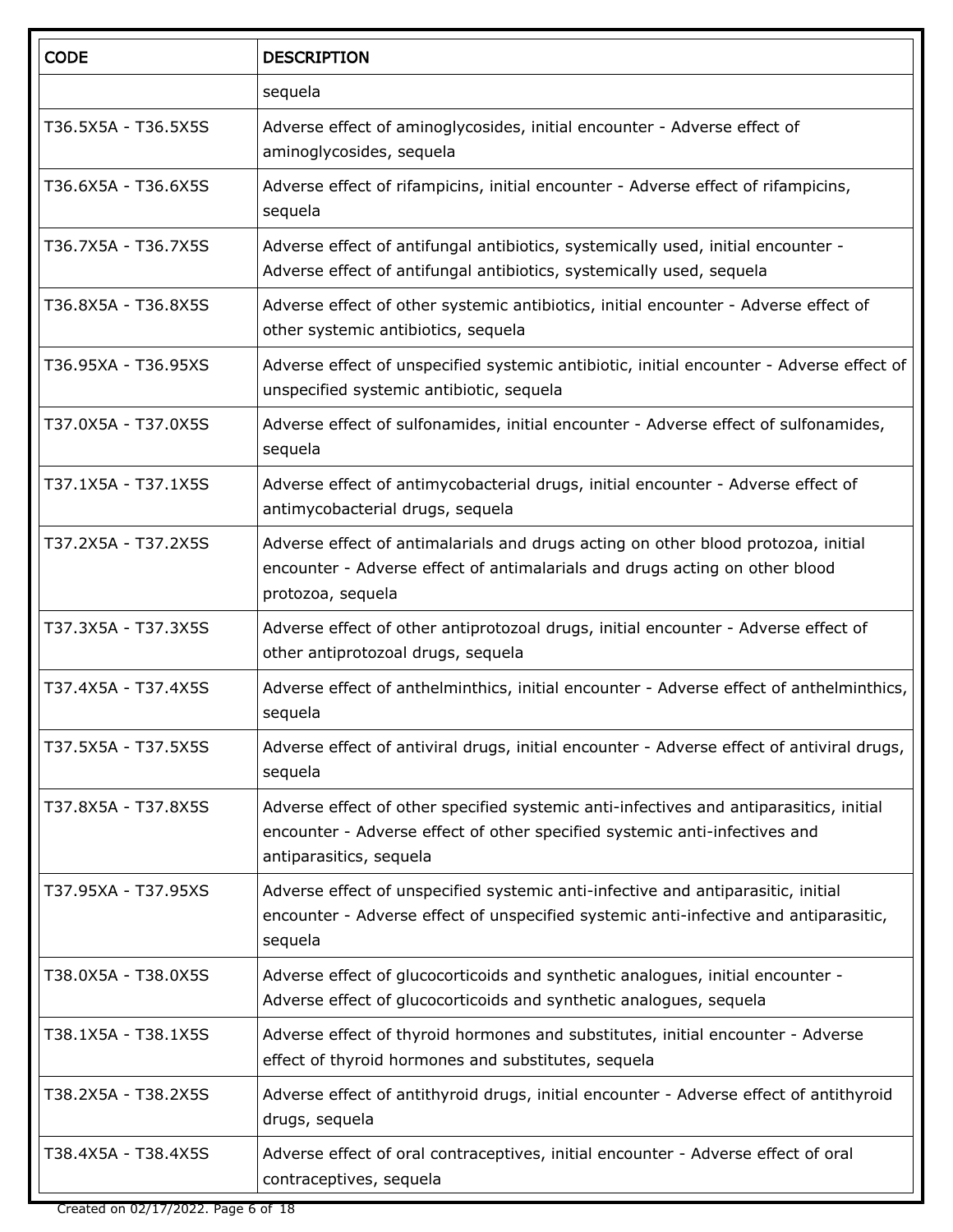| <b>CODE</b>         | <b>DESCRIPTION</b>                                                                                                                                                                                                            |
|---------------------|-------------------------------------------------------------------------------------------------------------------------------------------------------------------------------------------------------------------------------|
| T38.5X5A - T38.5X5S | Adverse effect of other estrogens and progestogens, initial encounter - Adverse<br>effect of other estrogens and progestogens, sequela                                                                                        |
| T38.6X5A - T38.6X5S | Adverse effect of antigonadotrophins, antiestrogens, antiandrogens, not elsewhere<br>classified, initial encounter - Adverse effect of antigonadotrophins, antiestrogens,<br>antiandrogens, not elsewhere classified, sequela |
| T38.7X5A - T38.7X5S | Adverse effect of androgens and anabolic congeners, initial encounter - Adverse<br>effect of androgens and anabolic congeners, sequela                                                                                        |
| T38.805A - T38.805S | Adverse effect of unspecified hormones and synthetic substitutes, initial encounter -<br>Adverse effect of unspecified hormones and synthetic substitutes, sequela                                                            |
| T38.815A - T38.815S | Adverse effect of anterior pituitary [adenohypophyseal] hormones, initial encounter<br>- Adverse effect of anterior pituitary [adenohypophyseal] hormones, sequela                                                            |
| T38.895A - T38.895S | Adverse effect of other hormones and synthetic substitutes, initial encounter -<br>Adverse effect of other hormones and synthetic substitutes, sequela                                                                        |
| T38.905A - T38.905S | Adverse effect of unspecified hormone antagonists, initial encounter - Adverse effect<br>of unspecified hormone antagonists, sequela                                                                                          |
| T38.995A - T38.995S | Adverse effect of other hormone antagonists, initial encounter - Adverse effect of<br>other hormone antagonists, sequela                                                                                                      |
| T39.015A - T39.015S | Adverse effect of aspirin, initial encounter - Adverse effect of aspirin, sequela                                                                                                                                             |
| T39.095A - T39.095S | Adverse effect of salicylates, initial encounter - Adverse effect of salicylates, sequela                                                                                                                                     |
| T39.1X5A - T39.1X5S | Adverse effect of 4-Aminophenol derivatives, initial encounter - Adverse effect of 4-<br>Aminophenol derivatives, sequela                                                                                                     |
| T39.2X5A - T39.2X5S | Adverse effect of pyrazolone derivatives, initial encounter - Adverse effect of<br>pyrazolone derivatives, sequela                                                                                                            |
| T39.315A - T39.315S | Adverse effect of propionic acid derivatives, initial encounter - Adverse effect of<br>propionic acid derivatives, sequela                                                                                                    |
| T39.395A - T39.395S | Adverse effect of other nonsteroidal anti-inflammatory drugs [NSAID], initial<br>encounter - Adverse effect of other nonsteroidal anti-inflammatory drugs [NSAID],<br>sequela                                                 |
| T39.4X5A - T39.4X5S | Adverse effect of antirheumatics, not elsewhere classified, initial encounter -<br>Adverse effect of antirheumatics, not elsewhere classified, sequela                                                                        |
| T39.8X5A - T39.8X5S | Adverse effect of other nonopioid analgesics and antipyretics, not elsewhere<br>classified, initial encounter - Adverse effect of other nonopioid analgesics and<br>antipyretics, not elsewhere classified, sequela           |
| T39.95XA - T39.95XS | Adverse effect of unspecified nonopioid analgesic, antipyretic and antirheumatic,<br>initial encounter - Adverse effect of unspecified nonopioid analgesic, antipyretic and<br>antirheumatic, sequela                         |
| T40.0X5A - T40.0X5S | Adverse effect of opium, initial encounter - Adverse effect of opium, sequela                                                                                                                                                 |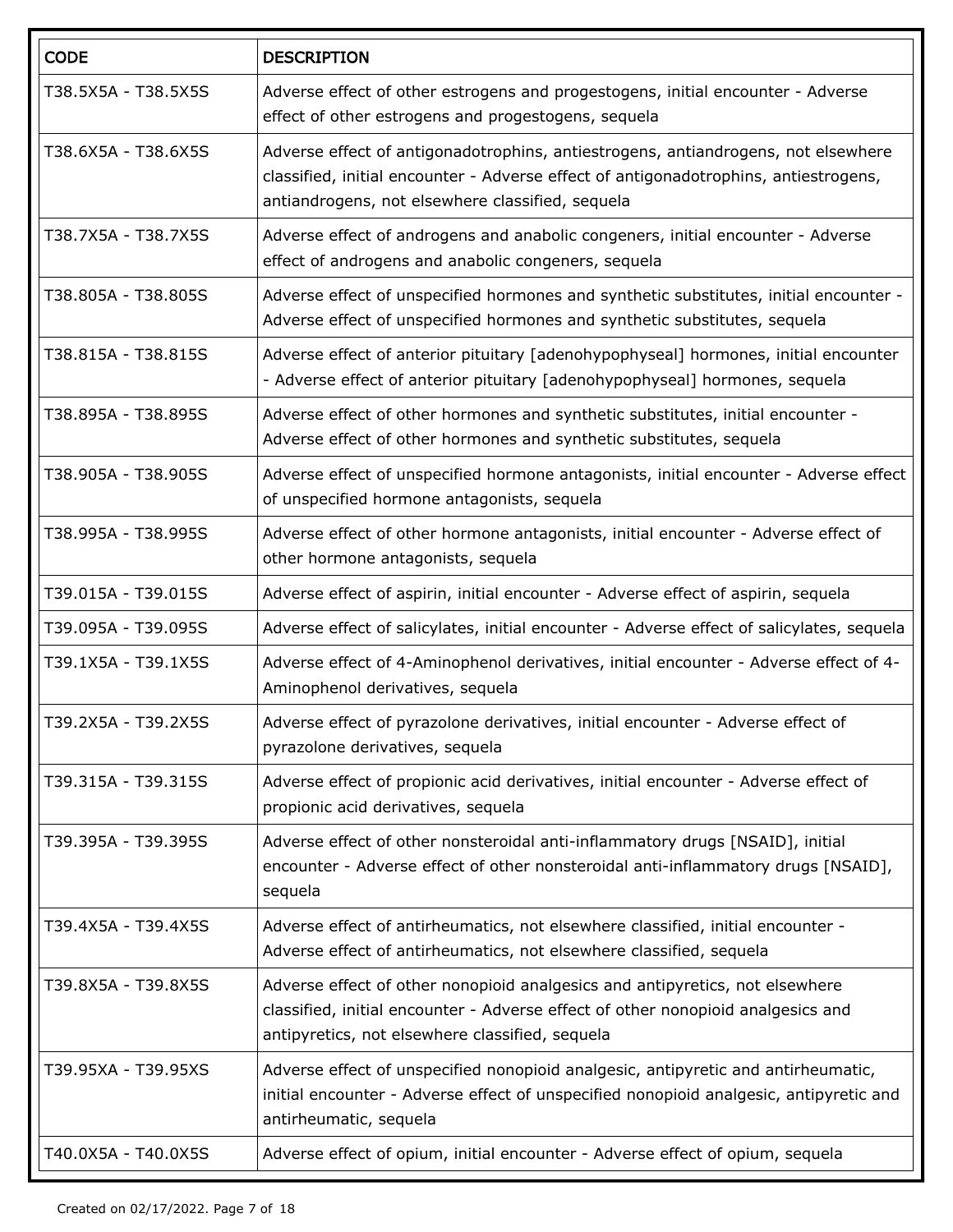| <b>CODE</b>         | <b>DESCRIPTION</b>                                                                                                                                             |
|---------------------|----------------------------------------------------------------------------------------------------------------------------------------------------------------|
| T40.2X5A - T40.2X5S | Adverse effect of other opioids, initial encounter - Adverse effect of other opioids,<br>sequela                                                               |
| T40.3X5A - T40.3X5S | Adverse effect of methadone, initial encounter - Adverse effect of methadone,<br>sequela                                                                       |
| T40.495A - T40.495S | Adverse effect of other synthetic narcotics, initial encounter - Adverse effect of other<br>synthetic narcotics, sequela                                       |
| T40.5X5A - T40.5X5S | Adverse effect of cocaine, initial encounter - Adverse effect of cocaine, sequela                                                                              |
| T40.605A - T40.605S | Adverse effect of unspecified narcotics, initial encounter - Adverse effect of<br>unspecified narcotics, sequela                                               |
| T40.695A - T40.695S | Adverse effect of other narcotics, initial encounter - Adverse effect of other<br>narcotics, sequela                                                           |
| T40.715A - T40.715S | Adverse effect of cannabis, initial encounter - Adverse effect of cannabis, sequela                                                                            |
| T40.905A - T40.905S | Adverse effect of unspecified psychodysleptics [hallucinogens], initial encounter -<br>Adverse effect of unspecified psychodysleptics [hallucinogens], sequela |
| T40.995A - T40.995S | Adverse effect of other psychodysleptics [hallucinogens], initial encounter - Adverse<br>effect of other psychodysleptics [hallucinogens], sequela             |
| T41.0X5A - T41.0X5S | Adverse effect of inhaled anesthetics, initial encounter - Adverse effect of inhaled<br>anesthetics, sequela                                                   |
| T41.1X5A - T41.1X5S | Adverse effect of intravenous anesthetics, initial encounter - Adverse effect of<br>intravenous anesthetics, sequela                                           |
| T41.295A - T41.295S | Adverse effect of other general anesthetics, initial encounter - Adverse effect of<br>other general anesthetics, sequela                                       |
| T41.3X5A - T41.3X5S | Adverse effect of local anesthetics, initial encounter - Adverse effect of local<br>anesthetics, sequela                                                       |
| T41.5X5A - T41.5X5S | Adverse effect of therapeutic gases, initial encounter - Adverse effect of therapeutic<br>gases, sequela                                                       |
| T42.0X5A - T42.0X5S | Adverse effect of hydantoin derivatives, initial encounter - Adverse effect of<br>hydantoin derivatives, sequela                                               |
| T42.1X5A - T42.1X5S | Adverse effect of iminostilbenes, initial encounter - Adverse effect of iminostilbenes,<br>sequela                                                             |
| T42.2X5A - T42.2X5S | Adverse effect of succinimides and oxazolidinediones, initial encounter - Adverse<br>effect of succinimides and oxazolidinediones, sequela                     |
| T42.3X5A - T42.3X5S | Adverse effect of barbiturates, initial encounter - Adverse effect of barbiturates,<br>sequela                                                                 |
| T42.4X5A - T42.4X5S | Adverse effect of benzodiazepines, initial encounter - Adverse effect of<br>benzodiazepines, sequela                                                           |
| T42.5X5A - T42.5X5S | Adverse effect of mixed antiepileptics, initial encounter - Adverse effect of mixed                                                                            |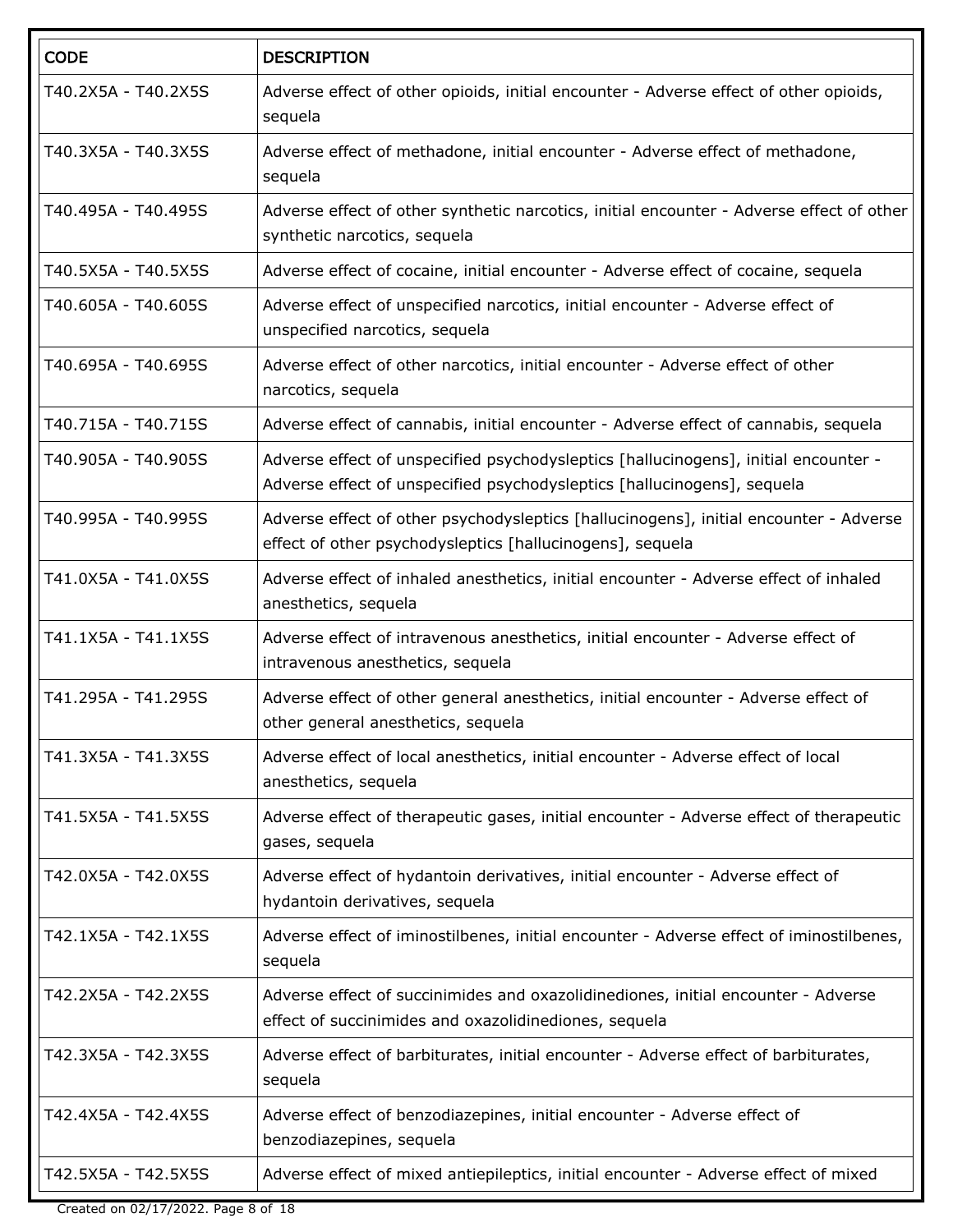| <b>CODE</b>         | <b>DESCRIPTION</b>                                                                                                                                                                                        |
|---------------------|-----------------------------------------------------------------------------------------------------------------------------------------------------------------------------------------------------------|
|                     | antiepileptics, sequela                                                                                                                                                                                   |
| T42.6X5A - T42.6X5S | Adverse effect of other antiepileptic and sedative-hypnotic drugs, initial encounter -<br>Adverse effect of other antiepileptic and sedative-hypnotic drugs, sequela                                      |
| T42.75XA - T42.75XS | Adverse effect of unspecified antiepileptic and sedative-hypnotic drugs, initial<br>encounter - Adverse effect of unspecified antiepileptic and sedative-hypnotic drugs,<br>sequela                       |
| T42.8X5A - T42.8X5S | Adverse effect of antiparkinsonism drugs and other central muscle-tone<br>depressants, initial encounter - Adverse effect of antiparkinsonism drugs and other<br>central muscle-tone depressants, sequela |
| T43.015A - T43.015S | Adverse effect of tricyclic antidepressants, initial encounter - Adverse effect of<br>tricyclic antidepressants, sequela                                                                                  |
| T43.025A - T43.025S | Adverse effect of tetracyclic antidepressants, initial encounter - Adverse effect of<br>tetracyclic antidepressants, sequela                                                                              |
| T43.1X5A - T43.1X5S | Adverse effect of monoamine-oxidase-inhibitor antidepressants, initial encounter -<br>Adverse effect of monoamine-oxidase-inhibitor antidepressants, sequela                                              |
| T43.205A - T43.205S | Adverse effect of unspecified antidepressants, initial encounter - Adverse effect of<br>unspecified antidepressants, sequela                                                                              |
| <b>CODE</b>         | <b>DESCRIPTION</b>                                                                                                                                                                                        |
| T43.215A - T43.215S | Adverse effect of selective serotonin and norepinephrine reuptake inhibitors, initial<br>encounter - Adverse effect of selective serotonin and norepinephrine reuptake<br>inhibitors, sequela             |
| T43.225A - T43.225S | Adverse effect of selective serotonin reuptake inhibitors, initial encounter - Adverse<br>effect of selective serotonin reuptake inhibitors, sequela                                                      |
| T43.295A - T43.295S | Adverse effect of other antidepressants, initial encounter - Adverse effect of other<br>antidepressants, sequela                                                                                          |
| T43.3X5A - T43.3X5S | Adverse effect of phenothiazine antipsychotics and neuroleptics, initial encounter -<br>Adverse effect of phenothiazine antipsychotics and neuroleptics, sequela                                          |
| T43.4X5A - T43.4X5S | Adverse effect of butyrophenone and thiothixene neuroleptics, initial encounter -<br>Adverse effect of butyrophenone and thiothixene neuroleptics, sequela                                                |
| T43.505A - T43.505S | Adverse effect of unspecified antipsychotics and neuroleptics, initial encounter -<br>Adverse effect of unspecified antipsychotics and neuroleptics, sequela                                              |
| T43.595A - T43.595S | Adverse effect of other antipsychotics and neuroleptics, initial encounter - Adverse<br>effect of other antipsychotics and neuroleptics, sequela                                                          |
| T43.605A - T43.605S | Adverse effect of unspecified psychostimulants, initial encounter - Adverse effect of<br>unspecified psychostimulants, sequela                                                                            |
| T43.615A - T43.615S | Adverse effect of caffeine, initial encounter - Adverse effect of caffeine, sequela                                                                                                                       |
| T43.625A - T43.625S | Adverse effect of amphetamines, initial encounter - Adverse effect of                                                                                                                                     |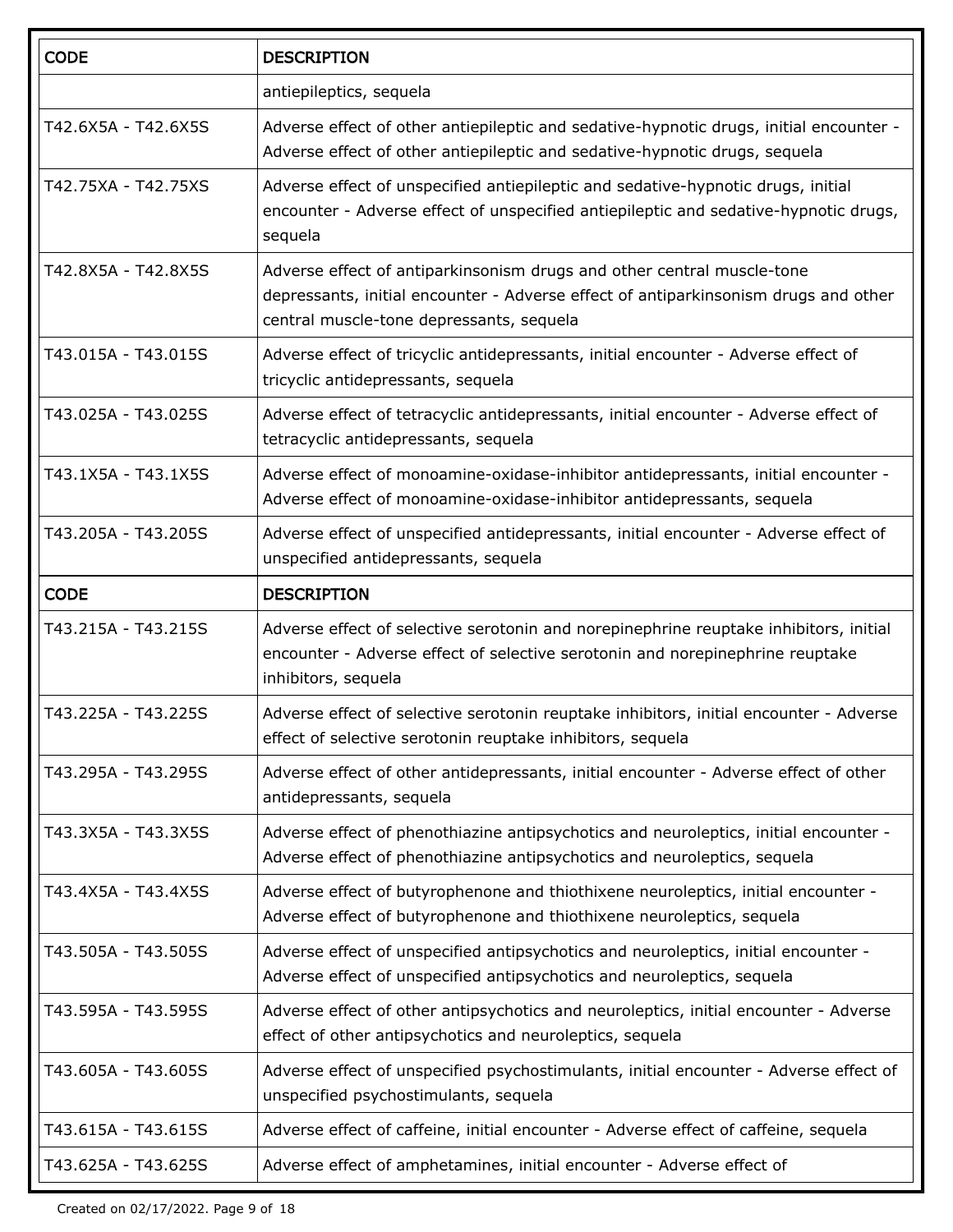| <b>CODE</b>         | <b>DESCRIPTION</b>                                                                                                                                                                                                                        |
|---------------------|-------------------------------------------------------------------------------------------------------------------------------------------------------------------------------------------------------------------------------------------|
|                     | amphetamines, sequela                                                                                                                                                                                                                     |
| T43.635A - T43.635S | Adverse effect of methylphenidate, initial encounter - Adverse effect of<br>methylphenidate, sequela                                                                                                                                      |
| T43.695A - T43.695S | Adverse effect of other psychostimulants, initial encounter - Adverse effect of other<br>psychostimulants, sequela                                                                                                                        |
| T43.8X5A - T43.8X5S | Adverse effect of other psychotropic drugs, initial encounter - Adverse effect of<br>other psychotropic drugs, sequela                                                                                                                    |
| T43.95XA - T43.95XS | Adverse effect of unspecified psychotropic drug, initial encounter - Adverse effect of<br>unspecified psychotropic drug, sequela                                                                                                          |
| T44.0X5A - T44.0X5S | Adverse effect of anticholinesterase agents, initial encounter - Adverse effect of<br>anticholinesterase agents, sequela                                                                                                                  |
| T44.1X5A - T44.1X5S | Adverse effect of other parasympathomimetics [cholinergics], initial encounter -<br>Adverse effect of other parasympathomimetics [cholinergics], sequela                                                                                  |
| T44.2X5A - T44.2X5S | Adverse effect of ganglionic blocking drugs, initial encounter - Adverse effect of<br>ganglionic blocking drugs, sequela                                                                                                                  |
| T44.3X5A - T44.3X5S | Adverse effect of other parasympatholytics [anticholinergics and antimuscarinics]<br>and spasmolytics, initial encounter - Adverse effect of other parasympatholytics<br>[anticholinergics and antimuscarinics] and spasmolytics, sequela |
| T44.4X5A - T44.4X5S | Adverse effect of predominantly alpha-adrenoreceptor agonists, initial encounter -<br>Adverse effect of predominantly alpha-adrenoreceptor agonists, sequela                                                                              |
| T44.5X5A - T44.5X5S | Adverse effect of predominantly beta-adrenoreceptor agonists, initial encounter -<br>Adverse effect of predominantly beta-adrenoreceptor agonists, sequela                                                                                |
| T44.6X5A - T44.6X5S | Adverse effect of alpha-adrenoreceptor antagonists, initial encounter - Adverse<br>effect of alpha-adrenoreceptor antagonists, sequela                                                                                                    |
| T44.7X5A - T44.7X5S | Adverse effect of beta-adrenoreceptor antagonists, initial encounter - Adverse effect<br>of beta-adrenoreceptor antagonists, sequela                                                                                                      |
| T44.8X5A - T44.8X5S | Adverse effect of centrally-acting and adrenergic-neuron-blocking agents, initial<br>encounter - Adverse effect of centrally-acting and adrenergic-neuron-blocking<br>agents, sequela                                                     |
| T44.905A - T44.905S | Adverse effect of unspecified drugs primarily affecting the autonomic nervous<br>system, initial encounter - Adverse effect of unspecified drugs primarily affecting the<br>autonomic nervous system, sequela                             |
| T44.995A - T44.995S | Adverse effect of other drug primarily affecting the autonomic nervous system,<br>initial encounter - Adverse effect of other drug primarily affecting the autonomic<br>nervous system, sequela                                           |
| T45.0X5A - T45.0X5S | Adverse effect of antiallergic and antiemetic drugs, initial encounter - Adverse effect<br>of antiallergic and antiemetic drugs, sequela                                                                                                  |
| T45.1X5A - T45.1X5S | Adverse effect of antineoplastic and immunosuppressive drugs, initial encounter -                                                                                                                                                         |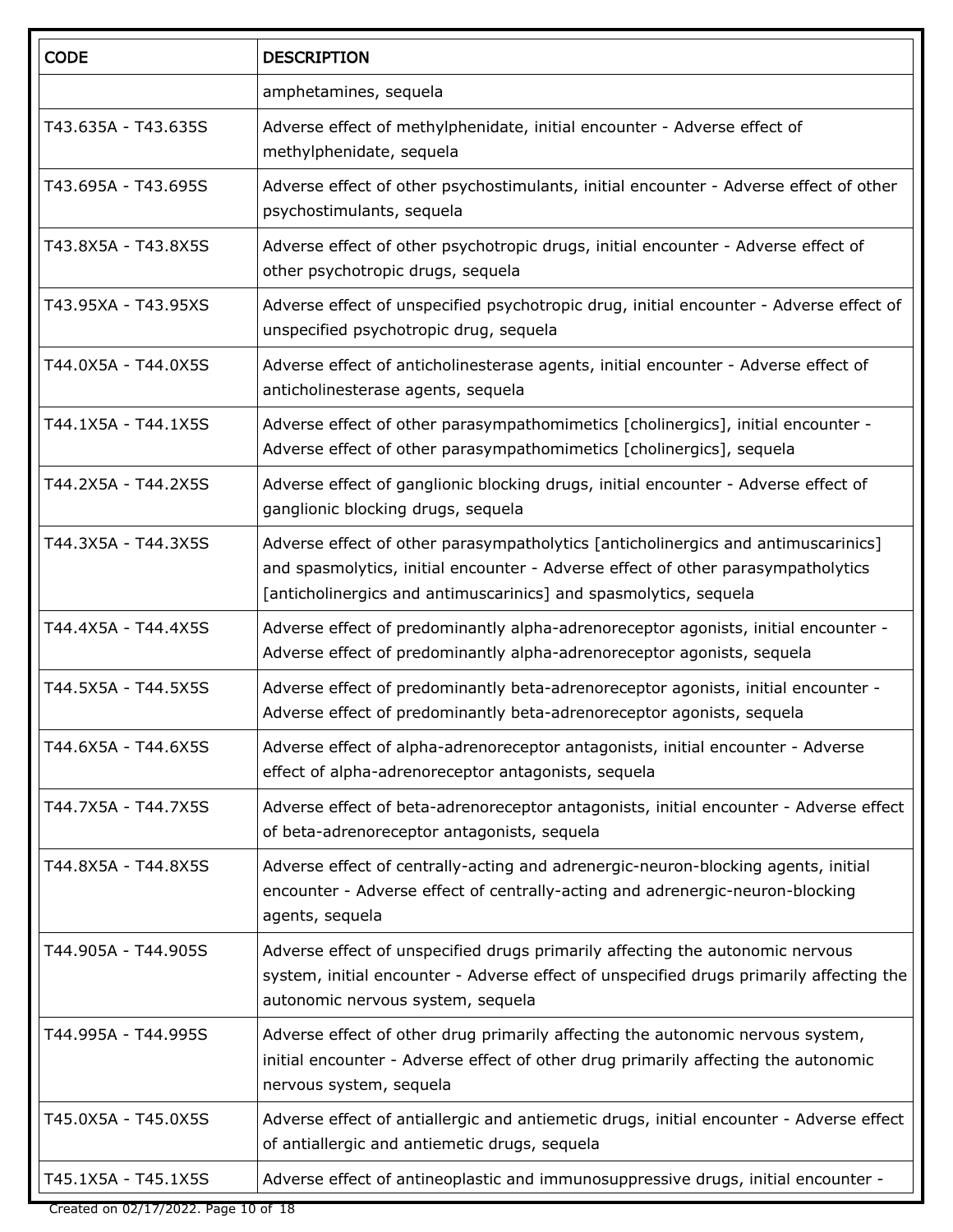| <b>CODE</b>         | <b>DESCRIPTION</b>                                                                                                                                                                          |
|---------------------|---------------------------------------------------------------------------------------------------------------------------------------------------------------------------------------------|
|                     | Adverse effect of antineoplastic and immunosuppressive drugs, sequela                                                                                                                       |
| T45.2X5A - T45.2X5S | Adverse effect of vitamins, initial encounter - Adverse effect of vitamins, sequela                                                                                                         |
| T45.3X5A - T45.3X5S | Adverse effect of enzymes, initial encounter - Adverse effect of enzymes, sequela                                                                                                           |
| T45.4X5A - T45.4X5S | Adverse effect of iron and its compounds, initial encounter - Adverse effect of iron<br>and its compounds, sequela                                                                          |
| T45.515A - T45.515S | Adverse effect of anticoagulants, initial encounter - Adverse effect of anticoagulants,<br>sequela                                                                                          |
| T45.525A - T45.525S | Adverse effect of antithrombotic drugs, initial encounter - Adverse effect of<br>antithrombotic drugs, sequela                                                                              |
| T45.605A - T45.605S | Adverse effect of unspecified fibrinolysis-affecting drugs, initial encounter - Adverse<br>effect of unspecified fibrinolysis-affecting drugs, sequela                                      |
| T45.615A - T45.615S | Adverse effect of thrombolytic drugs, initial encounter - Adverse effect of<br>thrombolytic drugs, sequela                                                                                  |
| T45.625A - T45.625S | Adverse effect of hemostatic drug, initial encounter - Adverse effect of hemostatic<br>drug, sequela                                                                                        |
| T45.695A - T45.695S | Adverse effect of other fibrinolysis-affecting drugs, initial encounter - Adverse effect<br>of other fibrinolysis-affecting drugs, sequela                                                  |
| T45.7X5A - T45.7X5S | Adverse effect of anticoagulant antagonists, vitamin K and other coagulants, initial<br>encounter - Adverse effect of anticoagulant antagonists, vitamin K and other<br>coagulants, sequela |
| T45.8X5A - T45.8X5S | Adverse effect of other primarily systemic and hematological agents, initial<br>encounter - Adverse effect of other primarily systemic and hematological agents,<br>sequela                 |
| T45.95XA - T45.95XS | Adverse effect of unspecified primarily systemic and hematological agent, initial<br>encounter - Adverse effect of unspecified primarily systemic and hematological<br>agent, sequela       |
| T46.0X5A - T46.0X5S | Adverse effect of cardiac-stimulant glycosides and drugs of similar action, initial<br>encounter - Adverse effect of cardiac-stimulant glycosides and drugs of similar<br>action, sequela   |
| T46.1X5A - T46.1X5S | Adverse effect of calcium-channel blockers, initial encounter - Adverse effect of<br>calcium-channel blockers, sequela                                                                      |
| T46.2X5A - T46.2X5S | Adverse effect of other antidysrhythmic drugs, initial encounter - Adverse effect of<br>other antidysrhythmic drugs, sequela                                                                |
| T46.3X5A - T46.3X5S | Adverse effect of coronary vasodilators, initial encounter - Adverse effect of<br>coronary vasodilators, sequela                                                                            |
| T46.4X5A - T46.4X5S | Adverse effect of angiotensin-converting-enzyme inhibitors, initial encounter -<br>Adverse effect of angiotensin-converting-enzyme inhibitors, sequela                                      |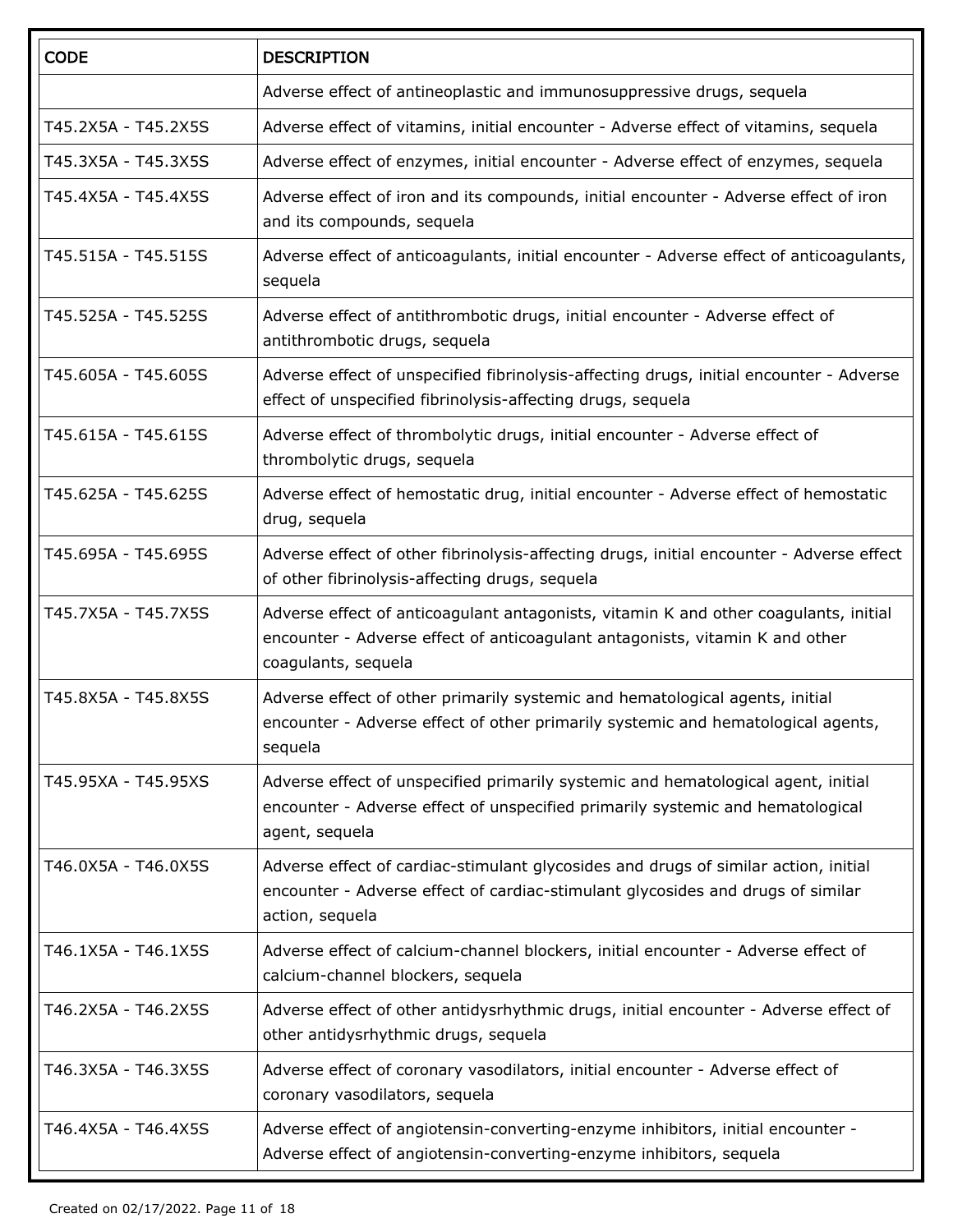| <b>CODE</b>         | <b>DESCRIPTION</b>                                                                                                                                                                                            |
|---------------------|---------------------------------------------------------------------------------------------------------------------------------------------------------------------------------------------------------------|
| T46.5X5A - T46.5X5S | Adverse effect of other antihypertensive drugs, initial encounter - Adverse effect of<br>other antihypertensive drugs, sequela                                                                                |
| T46.6X5A - T46.6X5S | Adverse effect of antihyperlipidemic and antiarteriosclerotic drugs, initial encounter<br>- Adverse effect of antihyperlipidemic and antiarteriosclerotic drugs, sequela                                      |
| T46.7X5A - T46.7X5S | Adverse effect of peripheral vasodilators, initial encounter - Adverse effect of<br>peripheral vasodilators, sequela                                                                                          |
| T46.8X5A - T46.8X5S | Adverse effect of antivaricose drugs, including sclerosing agents, initial encounter -<br>Adverse effect of antivaricose drugs, including sclerosing agents, sequela                                          |
| T46.905A - T46.905S | Adverse effect of unspecified agents primarily affecting the cardiovascular system,<br>initial encounter - Adverse effect of unspecified agents primarily affecting the<br>cardiovascular system, sequela     |
| T46.995A - T46.995S | Adverse effect of other agents primarily affecting the cardiovascular system, initial<br>encounter - Adverse effect of other agents primarily affecting the cardiovascular<br>system, sequela                 |
| T47.0X5A - T47.0X5S | Adverse effect of histamine H2-receptor blockers, initial encounter - Adverse effect<br>of histamine H2-receptor blockers, sequela                                                                            |
| T47.1X5A - T47.1X5S | Adverse effect of other antacids and anti-gastric-secretion drugs, initial encounter -<br>Adverse effect of other antacids and anti-gastric-secretion drugs, sequela                                          |
| T47.2X5A - T47.2X5S | Adverse effect of stimulant laxatives, initial encounter - Adverse effect of stimulant<br>laxatives, sequela                                                                                                  |
| T47.3X5A - T47.3X5S | Adverse effect of saline and osmotic laxatives, initial encounter - Adverse effect of<br>saline and osmotic laxatives, sequela                                                                                |
| T47.4X5A - T47.4X5S | Adverse effect of other laxatives, initial encounter - Adverse effect of other<br>laxatives, sequela                                                                                                          |
| T47.5X5A - T47.5X5S | Adverse effect of digestants, initial encounter - Adverse effect of digestants, sequela                                                                                                                       |
| T47.6X5A - T47.6X5S | Adverse effect of antidiarrheal drugs, initial encounter - Adverse effect of<br>antidiarrheal drugs, sequela                                                                                                  |
| T47.7X5A - T47.7X5S | Adverse effect of emetics, initial encounter - Adverse effect of emetics, sequela                                                                                                                             |
| T47.8X5A - T47.8X5S | Adverse effect of other agents primarily affecting gastrointestinal system, initial<br>encounter - Adverse effect of other agents primarily affecting gastrointestinal<br>system, sequela                     |
| T47.95XA - T47.95XS | Adverse effect of unspecified agents primarily affecting the gastrointestinal system,<br>initial encounter - Adverse effect of unspecified agents primarily affecting the<br>gastrointestinal system, sequela |
| T48.0X5A - T48.0X5S | Adverse effect of oxytocic drugs, initial encounter - Adverse effect of oxytocic drugs,<br>sequela                                                                                                            |
| T48.1X5A - T48.1X5S | Adverse effect of skeletal muscle relaxants [neuromuscular blocking agents], initial<br>encounter - Adverse effect of skeletal muscle relaxants [neuromuscular blocking                                       |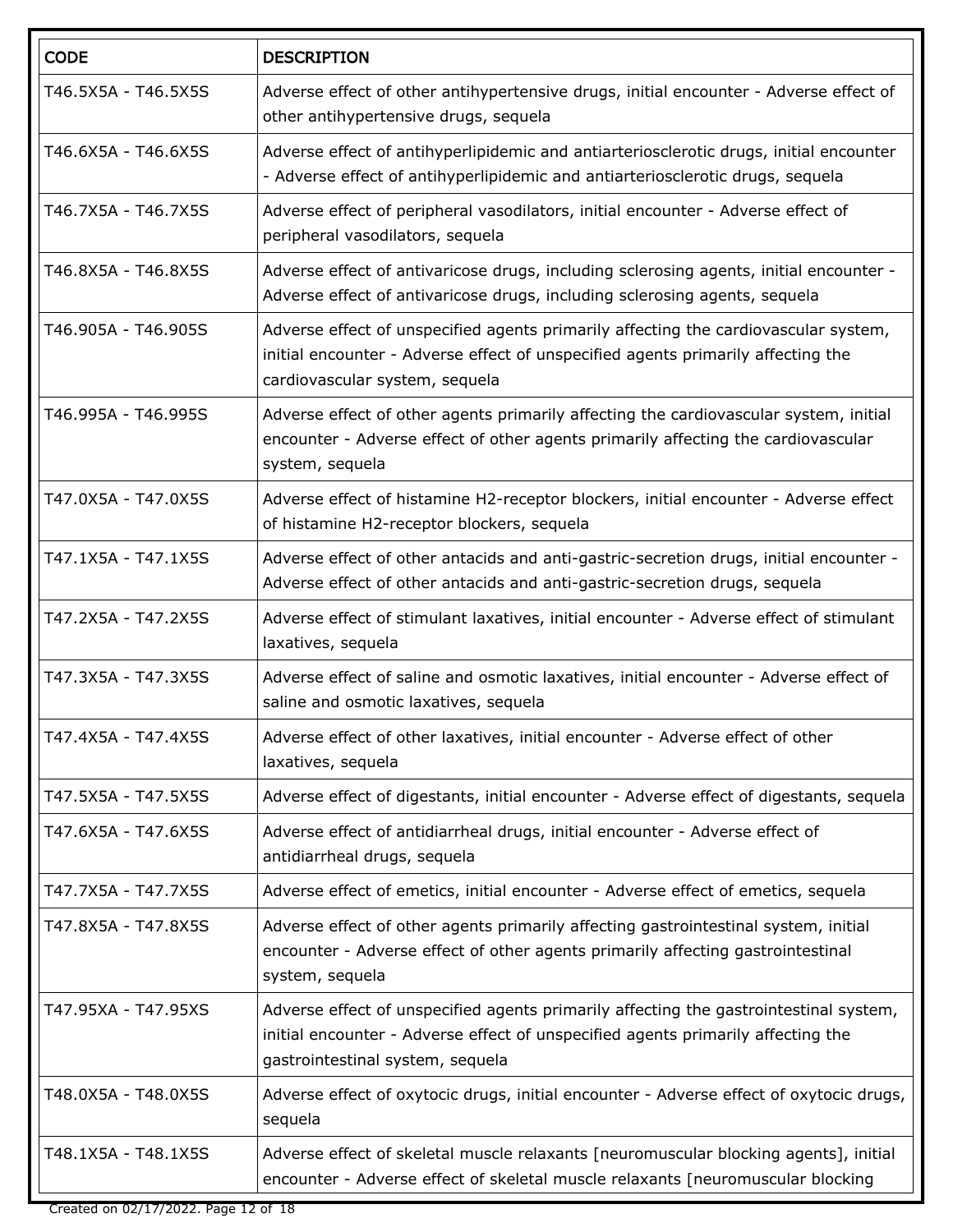| <b>CODE</b>         | <b>DESCRIPTION</b>                                                                                                                                                                                                                  |  |
|---------------------|-------------------------------------------------------------------------------------------------------------------------------------------------------------------------------------------------------------------------------------|--|
|                     | agents], sequela                                                                                                                                                                                                                    |  |
| T48.205A - T48.205S | Adverse effect of unspecified drugs acting on muscles, initial encounter - Adverse<br>effect of unspecified drugs acting on muscles, sequela                                                                                        |  |
| T48.295A - T48.295S | Adverse effect of other drugs acting on muscles, initial encounter - Adverse effect of<br>other drugs acting on muscles, sequela                                                                                                    |  |
| T48.3X5A - T48.3X5S | Adverse effect of antitussives, initial encounter - Adverse effect of antitussives,<br>sequela                                                                                                                                      |  |
| T48.4X5A - T48.4X5S | Adverse effect of expectorants, initial encounter - Adverse effect of expectorants,<br>sequela                                                                                                                                      |  |
| T48.5X5A - T48.5X5S | Adverse effect of other anti-common-cold drugs, initial encounter - Adverse effect of<br>other anti-common-cold drugs, sequela                                                                                                      |  |
| T48.6X5A - T48.6X5S | Adverse effect of antiasthmatics, initial encounter - Adverse effect of antiasthmatics,<br>sequela                                                                                                                                  |  |
| T48.905A - T48.905S | Adverse effect of unspecified agents primarily acting on the respiratory system,<br>initial encounter - Adverse effect of unspecified agents primarily acting on the<br>respiratory system, sequela                                 |  |
| T48.995A - T48.995S | Adverse effect of other agents primarily acting on the respiratory system, initial<br>encounter - Adverse effect of other agents primarily acting on the respiratory<br>system, sequela                                             |  |
| T49.0X5A - T49.0X5S | Adverse effect of local antifungal, anti-infective and anti-inflammatory drugs, initial<br>encounter - Adverse effect of local antifungal, anti-infective and anti-inflammatory<br>drugs, sequela                                   |  |
| T49.1X5A - T49.1X5S | Adverse effect of antipruritics, initial encounter - Adverse effect of antipruritics,<br>sequela                                                                                                                                    |  |
| T49.2X5A - T49.2X5S | Adverse effect of local astringents and local detergents, initial encounter - Adverse<br>effect of local astringents and local detergents, sequela                                                                                  |  |
| T49.3X5A - T49.3X5S | Adverse effect of emollients, demulcents and protectants, initial encounter - Adverse<br>effect of emollients, demulcents and protectants, sequela                                                                                  |  |
| T49.4X5A - T49.4X5S | Adverse effect of keratolytics, keratoplastics, and other hair treatment drugs and<br>preparations, initial encounter - Adverse effect of keratolytics, keratoplastics, and<br>other hair treatment drugs and preparations, sequela |  |
| T49.5X5A - T49.5X5S | Adverse effect of ophthalmological drugs and preparations, initial encounter -<br>Adverse effect of ophthalmological drugs and preparations, sequela                                                                                |  |
| T49.6X5A - T49.6X5S | Adverse effect of otorhinolaryngological drugs and preparations, initial encounter -<br>Adverse effect of otorhinolaryngological drugs and preparations, sequela                                                                    |  |
| T49.7X5A - T49.7X5S | Adverse effect of dental drugs, topically applied, initial encounter - Adverse effect of<br>dental drugs, topically applied, sequela                                                                                                |  |
| T49.8X5A - T49.8X5S | Adverse effect of other topical agents, initial encounter - Adverse effect of other                                                                                                                                                 |  |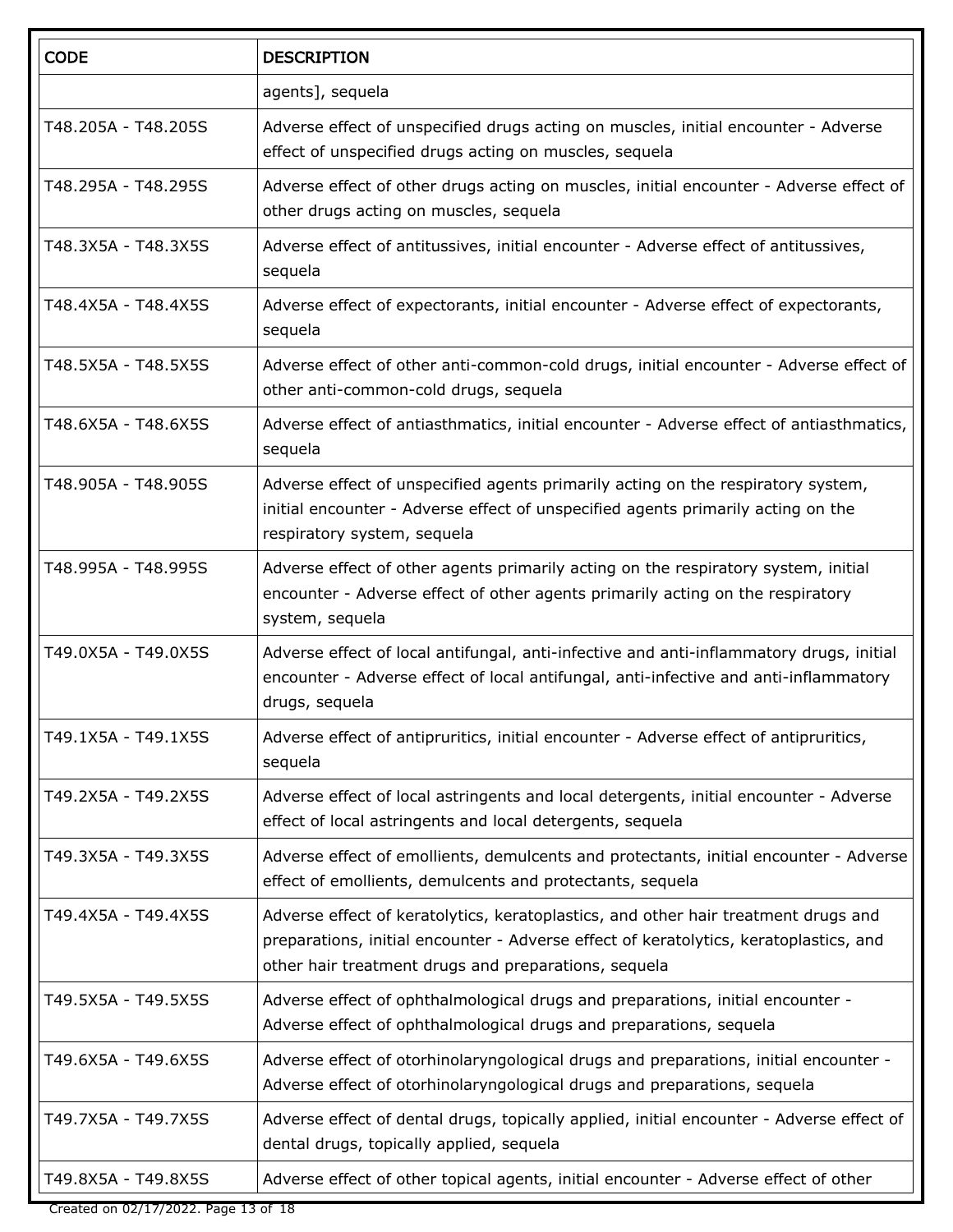| <b>CODE</b>         | <b>DESCRIPTION</b>                                                                                                                                                                                                |  |
|---------------------|-------------------------------------------------------------------------------------------------------------------------------------------------------------------------------------------------------------------|--|
|                     | topical agents, sequela                                                                                                                                                                                           |  |
| T49.95XA - T49.95XS | Adverse effect of unspecified topical agent, initial encounter - Adverse effect of<br>unspecified topical agent, sequela                                                                                          |  |
| T50.0X5A - T50.0X5S | Adverse effect of mineralocorticoids and their antagonists, initial encounter -<br>Adverse effect of mineralocorticoids and their antagonists, sequela                                                            |  |
| T50.1X5A - T50.1X5S | Adverse effect of loop [high-ceiling] diuretics, initial encounter - Adverse effect of<br>loop [high-ceiling] diuretics, sequela                                                                                  |  |
| T50.2X5A - T50.2X5S | Adverse effect of carbonic-anhydrase inhibitors, benzothiadiazides and other<br>diuretics, initial encounter - Adverse effect of carbonic-anhydrase inhibitors,<br>benzothiadiazides and other diuretics, sequela |  |
| T50.3X5A - T50.3X5S | Adverse effect of electrolytic, caloric and water-balance agents, initial encounter -<br>Adverse effect of electrolytic, caloric and water-balance agents, sequela                                                |  |
| T50.4X5A - T50.4X5S | Adverse effect of drugs affecting uric acid metabolism, initial encounter - Adverse<br>effect of drugs affecting uric acid metabolism, sequela                                                                    |  |
| T50.5X5A - T50.5X5S | Adverse effect of appetite depressants, initial encounter - Adverse effect of appetite<br>depressants, sequela                                                                                                    |  |
| T50.6X5A - T50.6X5S | Adverse effect of antidotes and chelating agents, initial encounter - Adverse effect<br>of antidotes and chelating agents, sequela                                                                                |  |
| T50.7X5A - T50.7X5S | Adverse effect of analeptics and opioid receptor antagonists, initial encounter -<br>Adverse effect of analeptics and opioid receptor antagonists, sequela                                                        |  |
| T50.8X5A - T50.8X5S | Adverse effect of diagnostic agents, initial encounter - Adverse effect of diagnostic<br>agents, sequela                                                                                                          |  |
| T50.A15A - T50.A15S | Adverse effect of pertussis vaccine, including combinations with a pertussis<br>component, initial encounter - Adverse effect of pertussis vaccine, including<br>combinations with a pertussis component, sequela |  |
| T50.A25A - T50.A25S | Adverse effect of mixed bacterial vaccines without a pertussis component, initial<br>encounter - Adverse effect of mixed bacterial vaccines without a pertussis<br>component, sequela                             |  |
| T50.A95A - T50.A95S | Adverse effect of other bacterial vaccines, initial encounter - Adverse effect of other<br>bacterial vaccines, sequela                                                                                            |  |
| T50.B15A - T50.B15S | Adverse effect of smallpox vaccines, initial encounter - Adverse effect of smallpox<br>vaccines, sequela                                                                                                          |  |
| T50.B95A - T50.B95S | Adverse effect of other viral vaccines, initial encounter - Adverse effect of other viral<br>vaccines, sequela                                                                                                    |  |
| T50.Z15A - T50.Z15S | Adverse effect of immunoglobulin, initial encounter - Adverse effect of<br>immunoglobulin, sequela                                                                                                                |  |
| T50.Z95A - T50.Z95S | Adverse effect of other vaccines and biological substances, initial encounter -<br>Adverse effect of other vaccines and biological substances, sequela                                                            |  |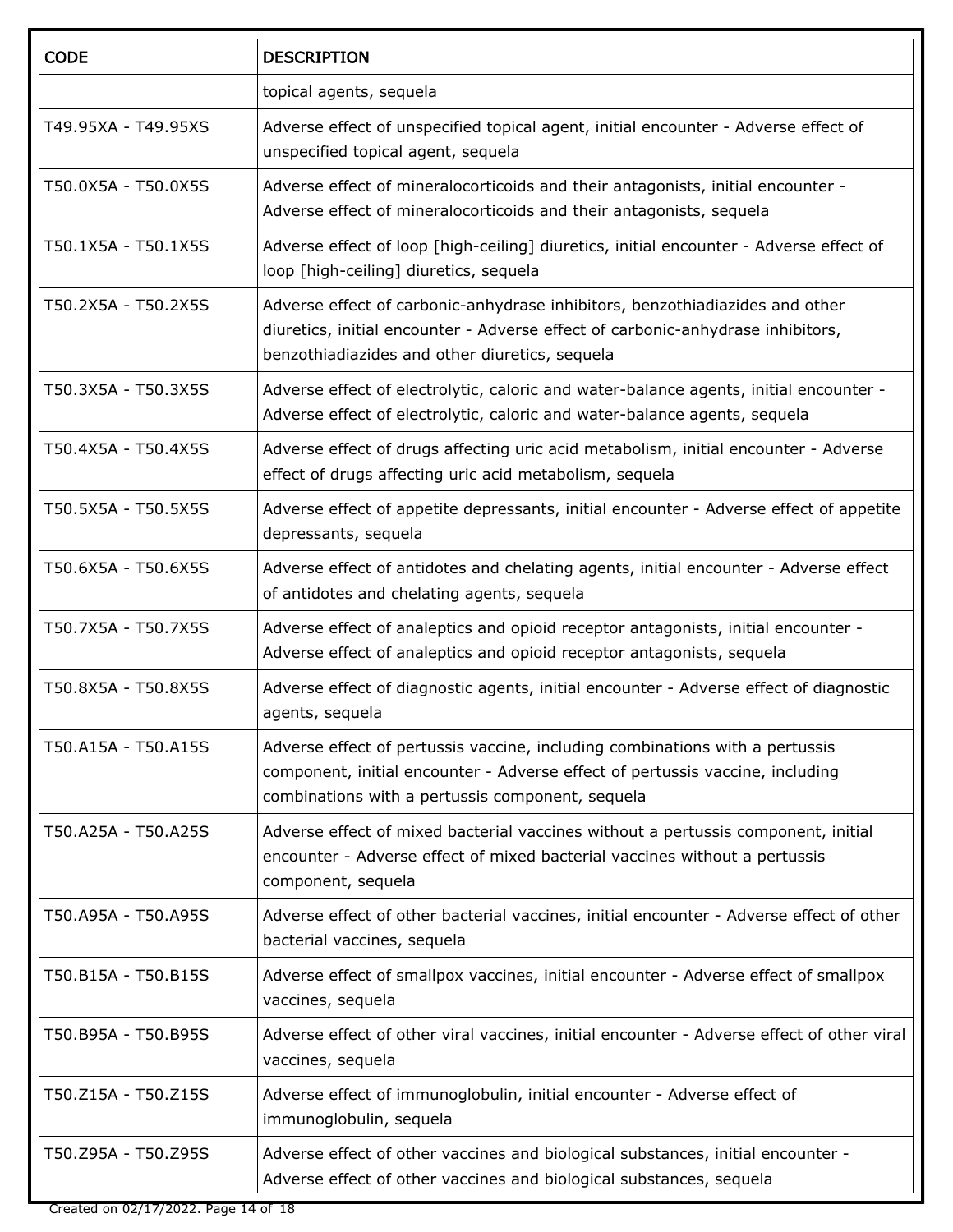| <b>CODE</b>         | <b>DESCRIPTION</b>                                                                                                                                                                                  |  |
|---------------------|-----------------------------------------------------------------------------------------------------------------------------------------------------------------------------------------------------|--|
| T50.905A - T50.905S | Adverse effect of unspecified drugs, medicaments and biological substances, initial<br>encounter - Adverse effect of unspecified drugs, medicaments and biological<br>substances, sequela           |  |
| T50.995A - T50.995S | Adverse effect of other drugs, medicaments and biological substances, initial<br>encounter - Adverse effect of other drugs, medicaments and biological substances,<br>sequela                       |  |
| T63.011A - T63.044S | Toxic effect of rattlesnake venom, accidental (unintentional), initial encounter -<br>Toxic effect of cobra venom, undetermined, sequela                                                            |  |
| T63.061A - T63.094S | Toxic effect of venom of other North and South American snake, accidental<br>(unintentional), initial encounter - Toxic effect of venom of other snake,<br>undetermined, sequela                    |  |
| <b>CODE</b>         | <b>DESCRIPTION</b>                                                                                                                                                                                  |  |
| T63.111A - T63.124S | Toxic effect of venom of gila monster, accidental (unintentional), initial encounter -<br>Toxic effect of venom of other venomous lizard, undetermined, sequela                                     |  |
| T63.191A - T63.194S | Toxic effect of venom of other reptiles, accidental (unintentional), initial encounter -<br>Toxic effect of venom of other reptiles, undetermined, sequela                                          |  |
| T63.2X1A - T63.2X4S | Toxic effect of venom of scorpion, accidental (unintentional), initial encounter -<br>Toxic effect of venom of scorpion, undetermined, sequela                                                      |  |
| T63.311A - T63.334S | Toxic effect of venom of black widow spider, accidental (unintentional), initial<br>encounter - Toxic effect of venom of brown recluse spider, undetermined, sequela                                |  |
| T63.391A - T63.394S | Toxic effect of venom of other spider, accidental (unintentional), initial encounter -<br>Toxic effect of venom of other spider, undetermined, sequela                                              |  |
| T63.411A - T63.484S | Toxic effect of venom of centipedes and venomous millipedes, accidental<br>(unintentional), initial encounter - Toxic effect of venom of other arthropod,<br>undetermined, sequela                  |  |
| T63.511A - T63.514S | Toxic effect of contact with stingray, accidental (unintentional), initial encounter -<br>Toxic effect of contact with stingray, undetermined, sequela                                              |  |
| T63.591A - T63.594S | Toxic effect of contact with other venomous fish, accidental (unintentional), initial<br>encounter - Toxic effect of contact with other venomous fish, undetermined, sequela                        |  |
| T63.611A - T63.634S | Toxic effect of contact with Portuguese Man-o-war, accidental (unintentional), initial<br>encounter - Toxic effect of contact with sea anemone, undetermined, sequela                               |  |
| T63.691A - T63.694S | Toxic effect of contact with other venomous marine animals, accidental<br>(unintentional), initial encounter - Toxic effect of contact with other venomous<br>marine animals, undetermined, sequela |  |
| T63.711A - T63.714S | Toxic effect of contact with venomous marine plant, accidental (unintentional),<br>initial encounter - Toxic effect of contact with venomous marine plant,<br>undetermined, sequela                 |  |
| T63.791A - T63.794S | Toxic effect of contact with other venomous plant, accidental (unintentional), initial                                                                                                              |  |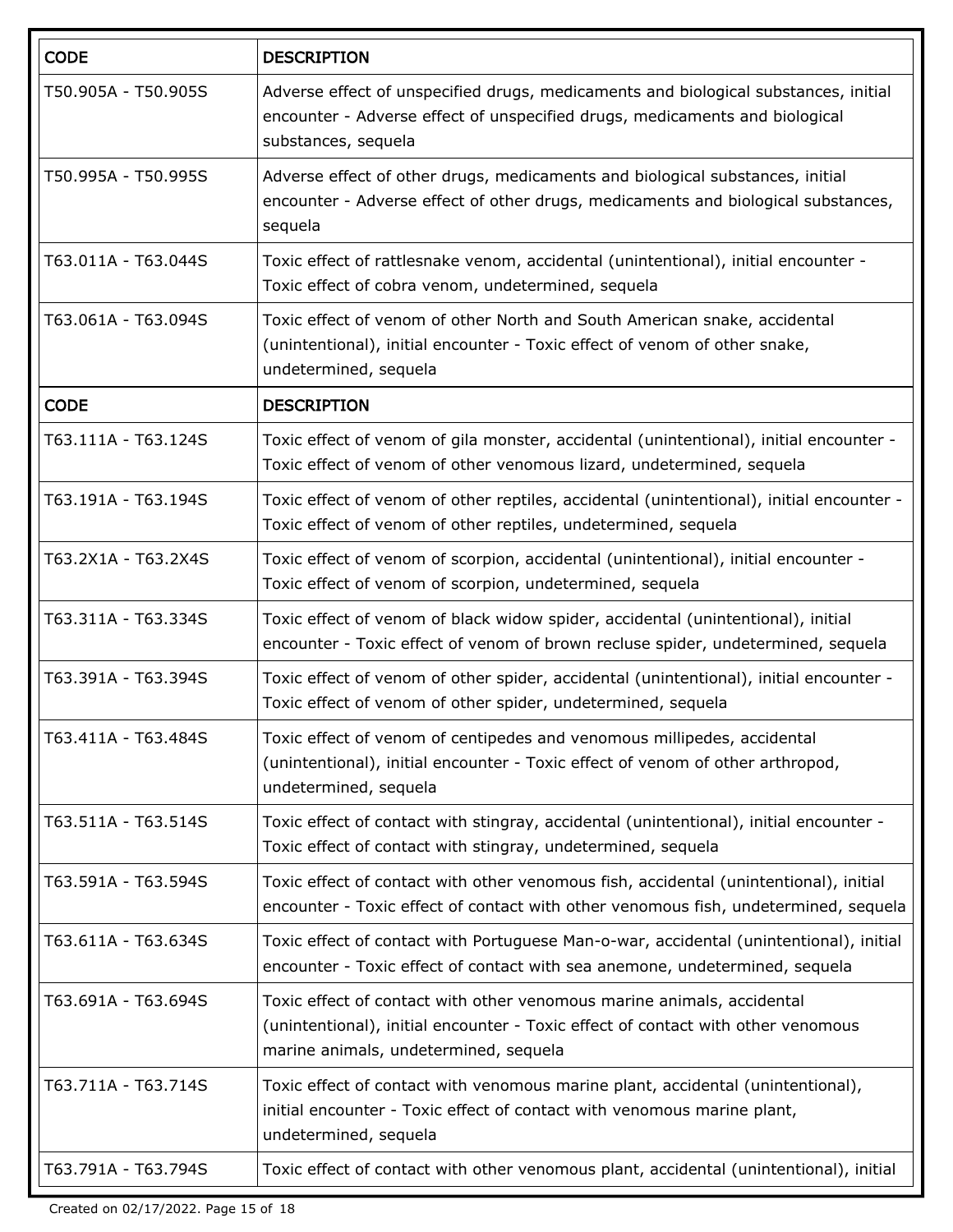| <b>CODE</b>         | <b>DESCRIPTION</b>                                                                                                                                                                                                                  |  |
|---------------------|-------------------------------------------------------------------------------------------------------------------------------------------------------------------------------------------------------------------------------------|--|
|                     | encounter - Toxic effect of contact with other venomous plant, undetermined,<br>sequela                                                                                                                                             |  |
| T63.811A - T63.834S | Toxic effect of contact with venomous frog, accidental (unintentional), initial<br>encounter - Toxic effect of contact with other venomous amphibian, undetermined,<br>sequela                                                      |  |
| T63.891A - T63.894S | Toxic effect of contact with other venomous animals, accidental (unintentional),<br>initial encounter - Toxic effect of contact with other venomous animals,<br>undetermined, sequela                                               |  |
| T78.00XA - T78.00XS | Anaphylactic reaction due to unspecified food, initial encounter - Anaphylactic<br>reaction due to unspecified food, sequela                                                                                                        |  |
| T78.01XA - T78.09XS | Anaphylactic reaction due to peanuts, initial encounter - Anaphylactic reaction due<br>to other food products, sequela                                                                                                              |  |
| T78.2XXA - T78.3XXS | Anaphylactic shock, unspecified, initial encounter - Angioneurotic edema, sequela                                                                                                                                                   |  |
| T78.40XA - T78.40XS | Allergy, unspecified, initial encounter - Allergy, unspecified, sequela                                                                                                                                                             |  |
| T78.49XA - T78.49XS | Other allergy, initial encounter - Other allergy, sequela                                                                                                                                                                           |  |
| T88.6XXA - T88.6XXS | Anaphylactic reaction due to adverse effect of correct drug or medicament properly<br>administered, initial encounter - Anaphylactic reaction due to adverse effect of<br>correct drug or medicament properly administered, sequela |  |
| Z91.048             | Other nonmedicinal substance allergy status                                                                                                                                                                                         |  |
| Z91.09              | Other allergy status, other than to drugs and biological substances                                                                                                                                                                 |  |

**ICD-10-CM Codes that DO NOT Support Medical Necessity**

**Group 1 Paragraph:**

N/A

**Group 1 Codes:**

N/A

**ICD-10-PCS Codes**

N/A

#### **Additional ICD-10 Information**

N/A

#### **Bill Type Codes**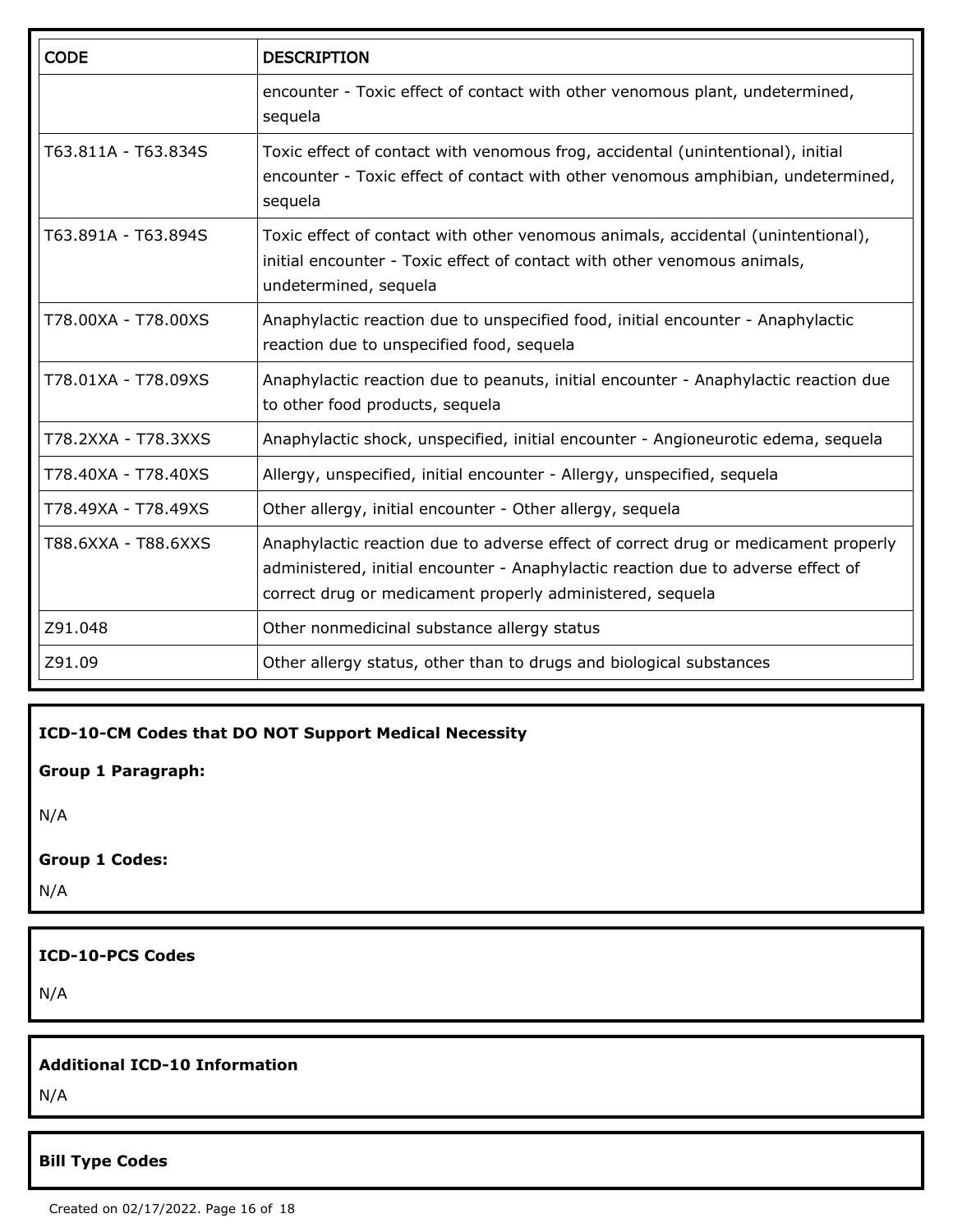Contractors may specify Bill Types to help providers identify those Bill Types typically used to report this service. Absence of a Bill Type does not guarantee that the article does not apply to that Bill Type. Complete absence of all Bill Types indicates that coverage is not influenced by Bill Type and the article should be assumed to apply equally to all claims.

N/A

#### **Revenue Codes**

Contractors may specify Revenue Codes to help providers identify those Revenue Codes typically used to report this service. In most instances Revenue Codes are purely advisory. Unless specified in the article, services reported under other Revenue Codes are equally subject to this coverage determination. Complete absence of all Revenue Codes indicates that coverage is not influenced by Revenue Code and the article should be assumed to apply equally to all Revenue Codes.

N/A

#### **Other Coding Information**

N/A

## **Revision History Information**

| <b>REVISION</b><br><b>HISTORY</b><br><b>DATE</b> | <b>REVISION</b><br><b>HISTORY</b><br><b>NUMBER</b> | <b>REVISION HISTORY EXPLANATION</b>                                                                                                                                                                                                                                                                                                                                                       |
|--------------------------------------------------|----------------------------------------------------|-------------------------------------------------------------------------------------------------------------------------------------------------------------------------------------------------------------------------------------------------------------------------------------------------------------------------------------------------------------------------------------------|
| 10/01/2021                                       | R <sub>2</sub>                                     | Based on the annual ICD-10 updates for 2022, T40.7X5A, T40.7X5D, and T40.7X5S<br>were deleted from ICD-10 Codes that Support Medical Necessity and replaced with<br>T40.715A, T40.715D, and T40.715S. Descriptors were changed for the following<br>codes: T63.611A, T63.611D, T63.611S, T63.612A, T63.612D, T63.612S, T63.613A,<br>T63.613D, T63.613S, T63.614A, T63.614D, and T63.614S. |
| 10/01/2020                                       | R1                                                 | Based on the annual ICD-10 updates for 2021, T40.4X5A, T40.4X5D and T40.4X5S<br>were deleted from ICD-10 Codes that Support Medical Necessity and replaced by<br>T40.495A, T40.495D and T40.495S.                                                                                                                                                                                         |

### **Associated Documents**

#### **Related Local Coverage Documents**

**LCDs**

[L33591 - RAST Type Tests](./lcd.aspx?lcdId=33591&ver=18) 

#### **Related National Coverage Documents**

Created on 02/17/2022. Page 17 of 18